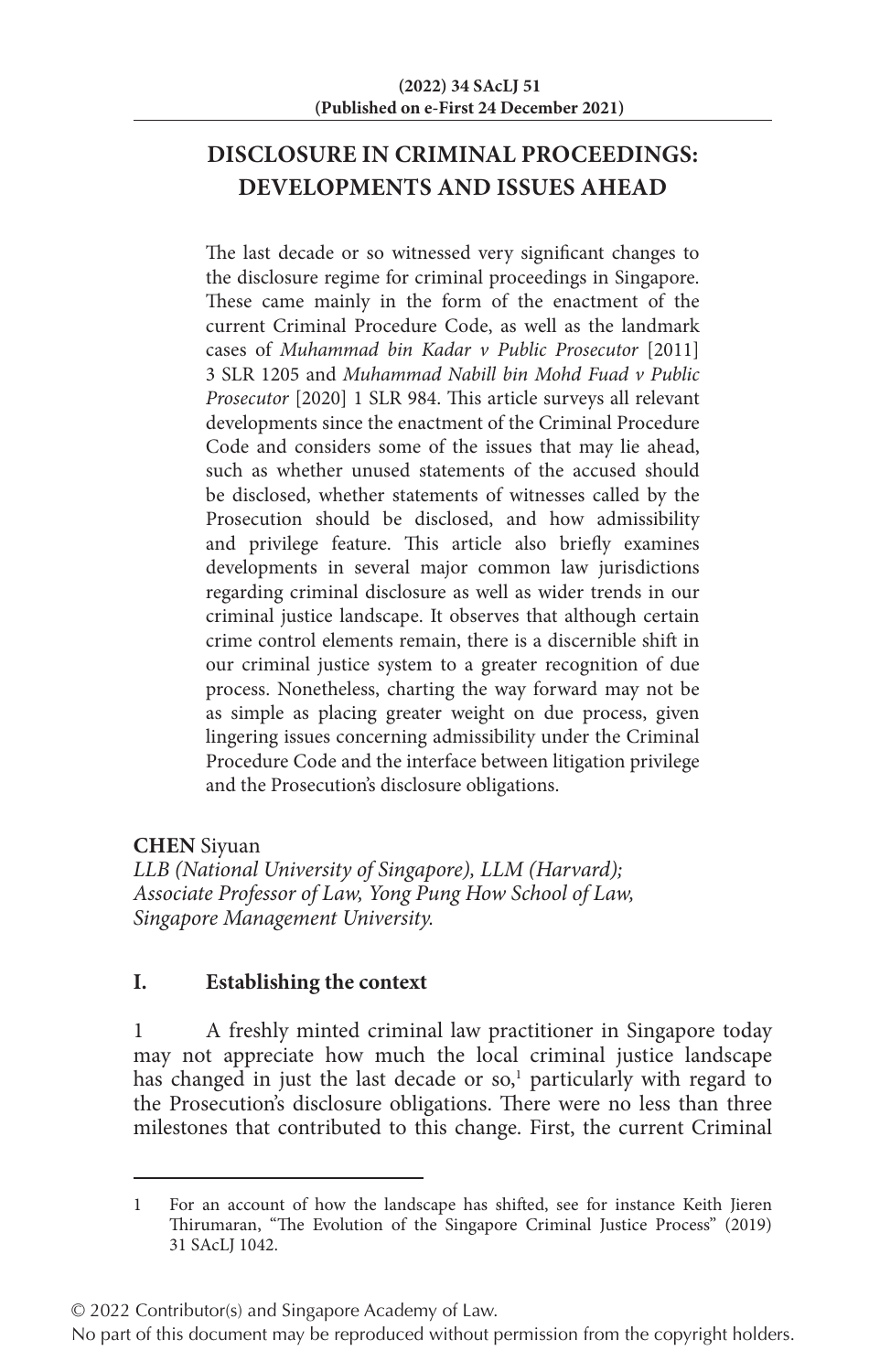Procedure Code<sup>2</sup> was enacted in 2010 to replace the previous Code. This legislation was described as a "new chapter in the continuing evolution of Singapore's criminal justice process."3 Pertinent for present purposes are Parts IX and X of the statute, which introduced a series of provisions pertaining to disclosure obligations of the Prosecution.4 Before the current Criminal Procedure Code was enacted, there were examples of attempts by defence counsel to obtain from the Prosecution copies of an accused's statements to the police<sup>5</sup> or a witness's statement to the police<sup>6</sup> that were rejected by our courts.<sup>7</sup> The reasoning was similar in such cases: there was no clear statutory basis to obligate the Prosecution to provide these statements, and there was also no clear statutory basis for the courts to make an order compelling disclosure.<sup>8</sup> This state of affairs was, arguably, consistent with the sentiment that Singapore was more of a crime control jurisdiction than one that prioritised due process.<sup>9</sup>

2 The second and third milestones in how the rules on criminal disclosure have developed were in the form of judicial decisions. In 2011, the Court of Appeal in *Muhammad bin Kadar v Public Prosecutor*<sup>10</sup> ("*Kadar*") declared that under the common law, the Prosecution has a duty to disclose to the accused material it does not intend to use as part of its case at trial as early as possible. Specifically, this would include material (a) likely to be admissible and that might reasonably be relevant to the guilt or innocence of the accused, and (b) material likely to be inadmissible but would provide a real chance of pursuing a line of inquiry that would

<sup>2 (</sup>Cap 68, 2012 Rev Ed).<br>3 Melanie Chng. "Moder

<sup>3</sup> Melanie Chng, "Modernising the Criminal Justice Framework" (2011) 23 SAcLJ 23 at para 1.

<sup>4</sup> Though the accused also has obligations under the regime, it is not necessary to detail them for the purposes of this article.

<sup>5</sup> *Kulwant v Public Prosecutor* [1985–1986] SLR(R) 663.

<sup>6</sup> *Selvarajan James v Public Prosecutor* [2000] 2 SLR(R) 946.

<sup>7</sup> *Cf Tay Kok Poh Ronnie v Public Prosecutor* [1995] 3 SLR(R) 545 at [45]–[48].

<sup>8</sup> As to the prospect of invoking inherent powers in such situations, see Chen Siyuan, "Is the Invocation of Inherent Jurisdiction the Same as the Exercise of Inherent Powers?" (2013) 17(4) *International Journal of Evidence & Proof* 367.

<sup>9</sup> See generally Chan Sek Keong, "The Criminal Process - The Singapore Model" (1996) *Singapore Law Review* 433 at 440: "The value system of the crime control model is … based on the proposition that the repression of criminal conduct is by far the most important function to be performed by the criminal process. The failure of law enforcement to bring criminal conduct under tight control is viewed as leading to the breakdown of public order, leading to law-abiding citizens being victimised by law-breakers." Having said that, another feature of the crime control model is efficiency. Coupled with our courts' recent exhortations for the Prosecution to act consistently with their role of ministers of justice (more on this below), fuller disclosure would actually serve these ends.

<sup>10</sup> [2011] 3 SLR 1205.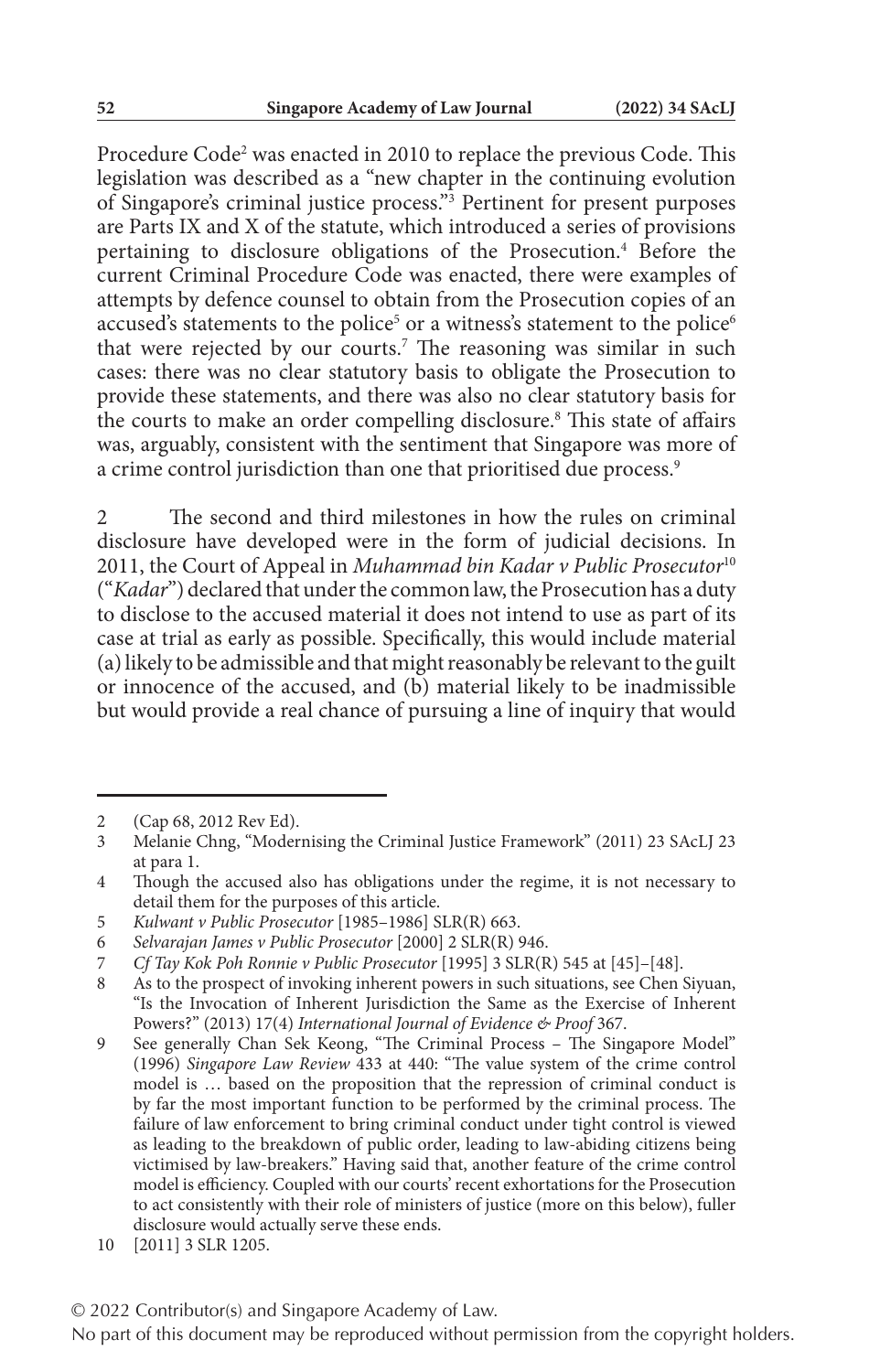lead to material in (a).11 In *Kadar*, there were statements by a witness at the crime scene that were only disclosed by the Prosecution 18 months into the trial. The statements assumed great importance because the Prosecution's case was that both the accused persons being tried were at the crime scene, but in the statements, the witness consistently stated that he only saw one perpetrator at the crime scene. The creation of the said common law duty prompted the Prosecution to file a criminal motion to clarify the scope of the obligation. The Court of Appeal's response was that in fulfilling the *Kadar* obligation, the Prosecution need not search for additional material outside the Prosecution's knowledge.12 It also said that where material fell within the disclosure regime under the Criminal Procedure Code, it would be disclosed within the timelines provided, as any common law duty of disclosure cannot depart from statutory law.13

3 In 2020, the apex court in *Muhammad Nabill bin Mohd Fuad v Public Prosecutor*<sup>14</sup> ("*Nabill*") expanded the scope of the common law duty of disclosure. There, there were three witnesses not called by the Prosecution even though their evidence would have had either materially confirmed or contradicted the version of events raised by the accused, who had been charged with drug trafficking. It was held that statements of these witnesses ought to have been disclosed by the Prosecution before the trial began.15 Unlike the *Kadar* obligation, the Prosecution would not be required to carry out a prior assessment of whether the statement was *prima facie* credible and relevant to the guilt or innocence of the accused.16 This was in part due to the fact that different prosecutors acting in good faith might arrive at different conclusions as to what and when should be disclosed.17 However, the Court of Appeal left open the question of whether the Prosecution was also required to disclose statements of material witnesses called by the Prosecution to testify.18 The court also held that there was no duty on the Prosecution to call material witnesses to testify, though not doing so may have ramifications in proving its case beyond a reasonable doubt.<sup>19</sup>

<sup>11</sup> *Muhammad bin Kadar v Public Prosecutor* [2011] 3 SLR 1205 at [107]–[120].

<sup>12</sup> *Muhammad bin Kadar v Public Prosecutor* [2011] 4 SLR 791 at [14]. For instance, material not disclosed by the relevant investigating agency. In the various statutory rules in other jurisdictions surveyed below, the position is the same there – only material in the possession of the Prosecution is caught.

<sup>13</sup> *Muhammad bin Kadar v Public Prosecutor* [2011] 4 SLR 791 at [15]–[18].

<sup>14</sup> [2020] 1 SLR 984.

<sup>15</sup> *Muhammad Nabill bin Mohd Fuad v Public Prosecutor* [2020] 1 SLR 984 at [39]–[50].

<sup>16</sup> *Muhammad Nabill bin Mohd Fuad v Public Prosecutor* [2020] 1 SLR 984 at [41].

<sup>17</sup> *Muhammad Nabill bin Mohd Fuad v Public Prosecutor* [2020] 1 SLR 984 at [44]–[48].

<sup>18</sup> *Muhammad Nabill bin Mohd Fuad v Public Prosecutor* [2020] 1 SLR 984 at [54].

<sup>19</sup> *Muhammad Nabill bin Mohd Fuad v Public Prosecutor* [2020] 1 SLR 984 at [67]–[71]. While there was also a reference to evidential burden, space constraints prevent a discussion on that aspect of the judgment.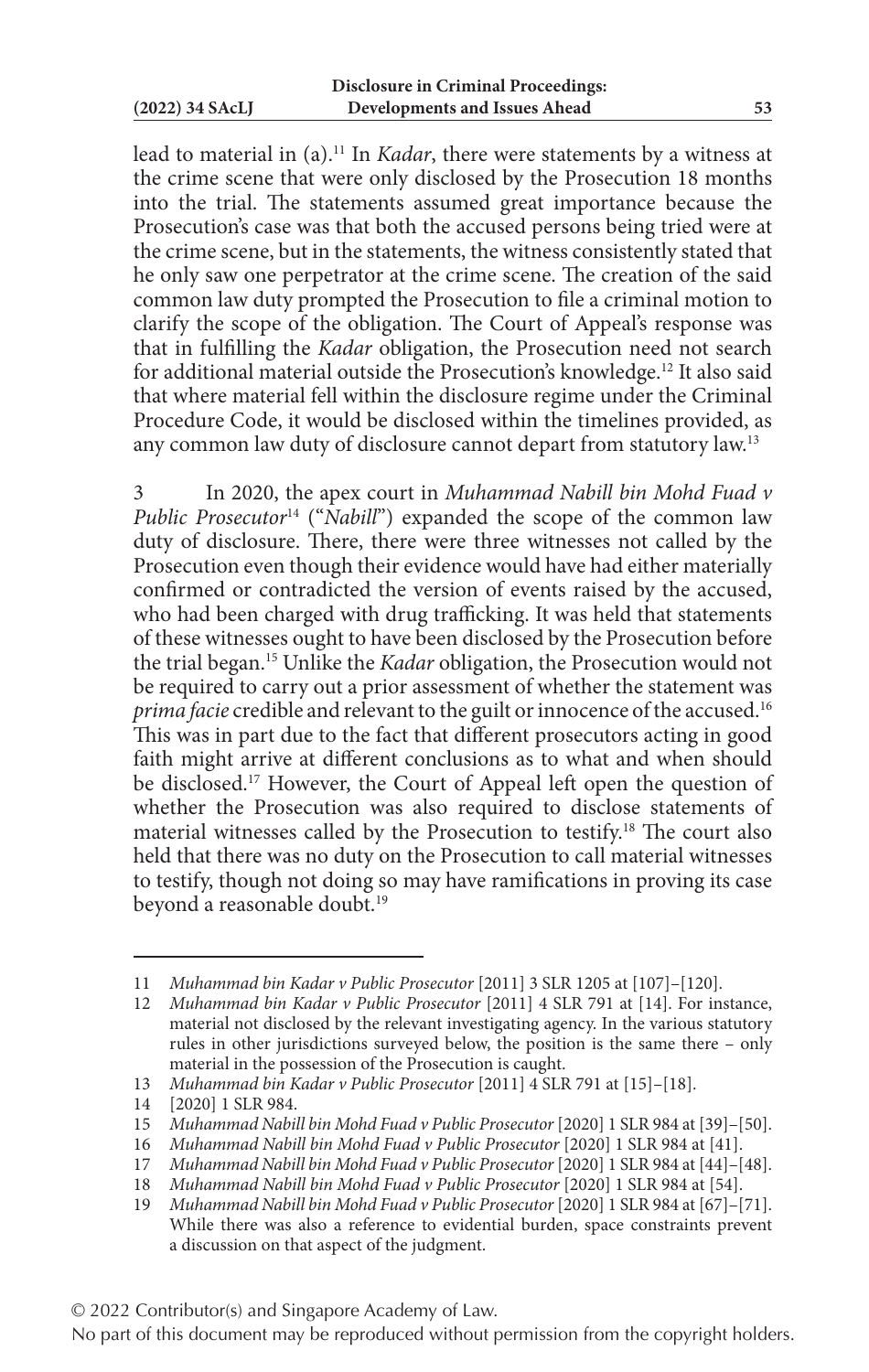4 The purpose of this article is twofold. First, it surveys the relevant developments in criminal disclosure since the enactment of the current Criminal Procedure Code. Secondly, it considers some of the issues that may lie ahead. In so doing, it also examines developments in several major common law jurisdictions, as well as the wider trends in our criminal justice landscape. The former is important because these jurisdictions tend to formulate their rules in a way that can be said to give greater expression to due process ideals, and provide a useful point of comparison. It is also important to be apprised of the latter because if, for instance, there is an unmistakable march towards greater due process in other constituent parts of the system, it would be reasonable to assume that criminal disclosure would follow suit accordingly.

5 Before proceeding, however, one overarching question is whether the Prosecution's duty of disclosure in criminal proceedings would, and should, eventually be aligned with our rules of discovery in civil proceedings.20 During the parliamentary debates concerning the enactment of the Criminal Procedure Code, it was already envisioned that our criminal procedure rules were indeed meant to develop over time, and the disclosure rules were no exception. In introducing the bill, the Minister for Law said that the "procedure to be adopted for administration of justice is an area where there are diverse and often contentious viewpoints. This is an evolutionary process, and we will have to continue to be open to amending our criminal procedures to meet changing norms."21 The Court of Appeal in *Public Prosecutor v Li Weiming* has similarly remarked that the statutory disclosure framework is not meant to be self-executing, and progressive development by the courts would be necessary in some instances.<sup>22</sup> The court added that the framework has contemplated access to information as a right that the courts ought to be able to enforce.<sup>23</sup> The question, therefore, is not whether the disclosure rules were meant to evolve, but whether they should evolve further from what they are now.

6 Our rules on civil discovery essentially favour maximum disclosure and minimum surprise with respect to matters such as issues,

<sup>20</sup> See also Denise Wong, "Discovering the Right to Criminal Disclosure" (2013) 25 SAcLJ 548.

<sup>21</sup> Singapore Parl Debates; Vol 87; Col 408; [18 May 2010]. See also Singapore Parl Debates; Vol 87; Cols 540–576; [19 March 2018], where the Senior Minister of State for Law noted that the criminal justice system was meant to be progressively adjusted over time.

<sup>22</sup> [2014] 2 SLR 393 at [52]–[53].

<sup>23</sup> *Public Prosecutor v Li Weiming* [2014] 2 SLR 393 at [54].

<sup>© 2022</sup> Contributor(s) and Singapore Academy of Law.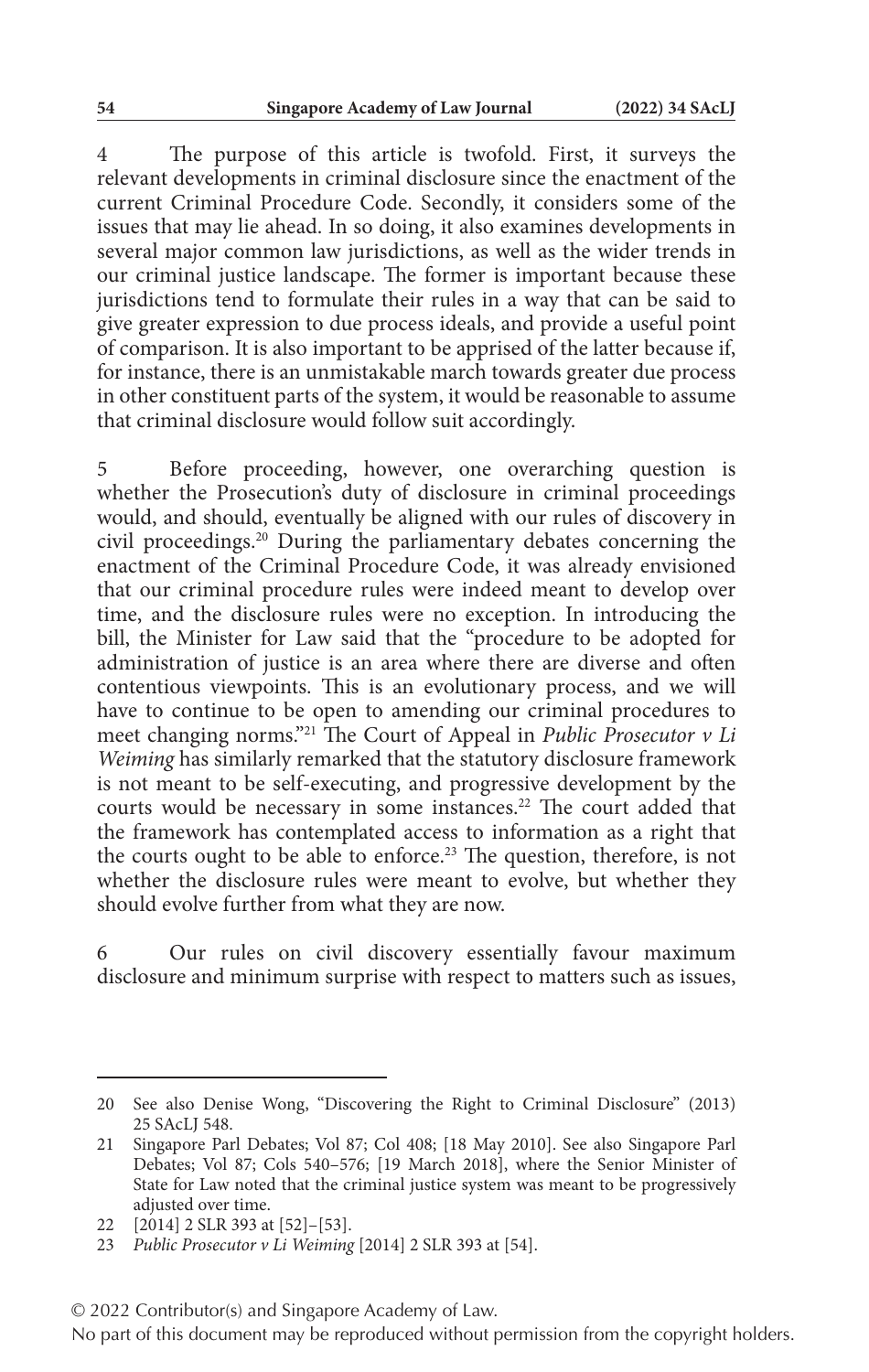witnesses, and documents.24 This is made clear in, *inter alia*, O 24 r 1(2) of the Rules of Court,<sup>25</sup> which states that documents that a party would rely on or that could adversely affect or support any party's case are subject to discovery.26 But while the comparison with the rules of discovery in civil proceedings is a natural one, the Minister for Law did make the following point during the same parliamentary debates:<sup>27</sup>

> The procedure that is set out must be fair … it should not be a system that leans towards conviction regardless of innocence or guilt. But it should also not be a system which gives the offender every possible technicality to escape conviction … Disclosure is familiar to lawyers operating within the common law system. In civil proceedings, the timely disclosure of information has helped parties to prepare for trial and assess their cases more fully. Criminal cases can benefit from the same approach. However, discovery in the criminal context would need to be tailored to deal with complexities of criminal practice, such as the danger of witnesses being suborned.

7 Given the paramountcy accorded to the purposive treatment of any statutory law in Singapore,<sup>28</sup> this passage alone would seem to militate against any conclusion that the embracement of greater due process over crime control would ever result in an obligation of uninhibited disclosure on the part of the Prosecution.29 However, if anything, the Court of Appeal in *Nabill*, in holding that statements of material witnesses can be ordered disclosable, has shown that starting points established in parliament do not remain static and set in stone. As would be seen, in the final analysis, whether our current rules should evolve any further – to be aligned with civil discovery or otherwise – would have to be viewed through the lens of potential prejudice, if any, occasioned on the Prosecution's conduct of cases (and the ideals of our criminal justice model for the matter).

<sup>24</sup> See for instance the Court of Appeal's remarks in *Teo Wai Cheong v Crédit Industriel et Commercial* [2013] 3 SLR 573 at [41]: "Discovery is a fundamental rule in our system of litigation … litigation is conducted 'cards face up on the table' … [This] is a cardinal principle of litigation."

<sup>25</sup> (Cap 322, R 5, 2014 Rev Ed).

<sup>26</sup> This, of course, is subject to any rules of legal professional privilege applicable. In terms of specific discovery, which uses the test of relevance and necessity, see *ARW v Comptroller of Income Tax* [2019] 1 SLR 499.

<sup>27</sup> Singapore Parl Debates; Vol 87; Col 413; [18 May 2010]. On the potential intimidation of witnesses, see Paul Rooney & Elliot Evans, "Let's Rethink the Jencks Act and Federal Criminal Discovery" (1976) 62(1) *American Bar Association Journal* 1313.

<sup>28</sup> Interpretation Act (Cap 1, 2002 Rev Ed) s 9A(1) states: "In the interpretation of a provision of a written law, an interpretation that would promote the purpose or object underlying the written law (whether that purpose or object is expressly stated in the written law or not) shall be preferred to an interpretation that would not promote that purpose or object."

<sup>29</sup> See also Kenny Yang, "An Expansion of the Prosecution's Disclosure Obligation in *Muhammad Nabill bin Mohd Fuad v Public Prosecutor* [2020] SGCA 25" (2021) 21(1) *Oxford University Commonwealth Law Journal* 147.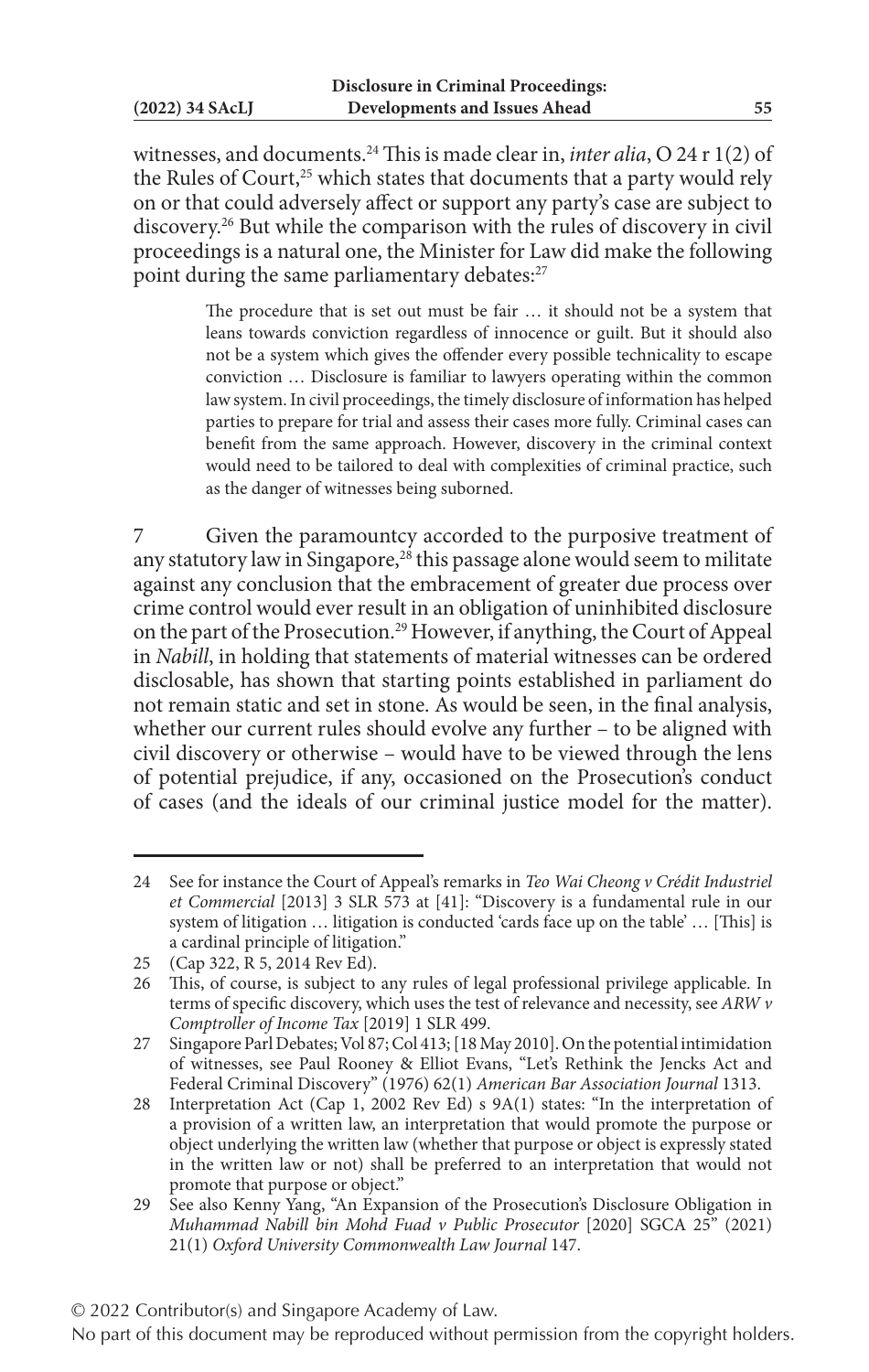One must keep in mind too that whereas discovery in civil proceedings typically envisions an equal burden on both parties, this is not so for criminal proceedings because, as seen below, accused persons are subject to limited disclosure obligations as compared to the Prosecution. If criminal disclosure is to be aligned with civil discovery, the scope of what needs to be disclosed on the part on the accused necessarily increases *vis-à-vis* the Prosecution.

#### **II. The framework created by the Criminal Procedure Code**

8 To identify some of the issues that lie ahead in our criminal disclosure regime, it is necessary to first take stock of what the current regime entails. We begin our survey with the Criminal Procedure Code. The provisions pertaining to disclosure that were introduced in 2010 were not insubstantial. Preliminarily, it should be noted that the criminal case disclosure procedure under the Code does not apply to all offences. It only applies to offences tried in the General Division of the High Court,<sup>30</sup> offences set out in a written law specified in the Second Schedule of the Criminal Procedure Code and which the Public Prosecutor has designated the General Division of the High Court to try,<sup>31</sup> and offences that are to be tried in a District Court if they are specified in the Second Schedule of the Criminal Procedure Code.<sup>32</sup> In 2018, an amendment was made to broaden the range of offences caught by the Second Schedule.<sup>33</sup> The idea was to capture even more major criminal offences.<sup>34</sup> For offences not caught by the regime in the Criminal Procedure Code, the common law rules developed in cases such as *Kadar* and *Nabill* as set out above would still apply.35 Further, a court may, at any time, conduct a pre-trial conference to settle any administrative matter in relation to a trial.<sup>36</sup>

<sup>30</sup> Criminal Procedure Code s 211A(1)(*a*).

<sup>31</sup> Criminal Procedure Code s 211A(1)(*b*).

<sup>32</sup> Criminal Procedure Code s 159(1). Generally, offences that are caught in the Second Schedule are of the more serious variety. It is possible for the regime to apply to offences not caught by s 159(1) if all parties consent to have it apply: s 159(3).

<sup>33</sup> Criminal Justice Reform Act 2018 (Act 19 of 2018) s 119.

<sup>34</sup> Singapore Parl Debates; Vol 94; [19 May 2018].

<sup>35</sup> This is subject to Criminal Procedure Code s 6, which states: "As regards matters of criminal procedure for which no special provision has been made by this Code or by any other law for the time being in force, such procedure as the justice of the case may require, and which is not inconsistent with this Code or such other law, may be adopted." The infamous counterpart to this provision is s 2(2) of the Evidence Act, which states: "All rules of evidence not contained in any written law, so far as such rules are inconsistent with any of the provisions of this Act, are repealed." For a summary of how this provision has afflicted evidence law jurisprudence, see Chen Siyuan & Lionel Leo, *The Law of Evidence in Singapore* (Sweet & Maxwell, 2nd Ed, 2018) at ch 1.

<sup>36</sup> Criminal Procedure Code ss 171 and 220A.

No part of this document may be reproduced without permission from the copyright holders.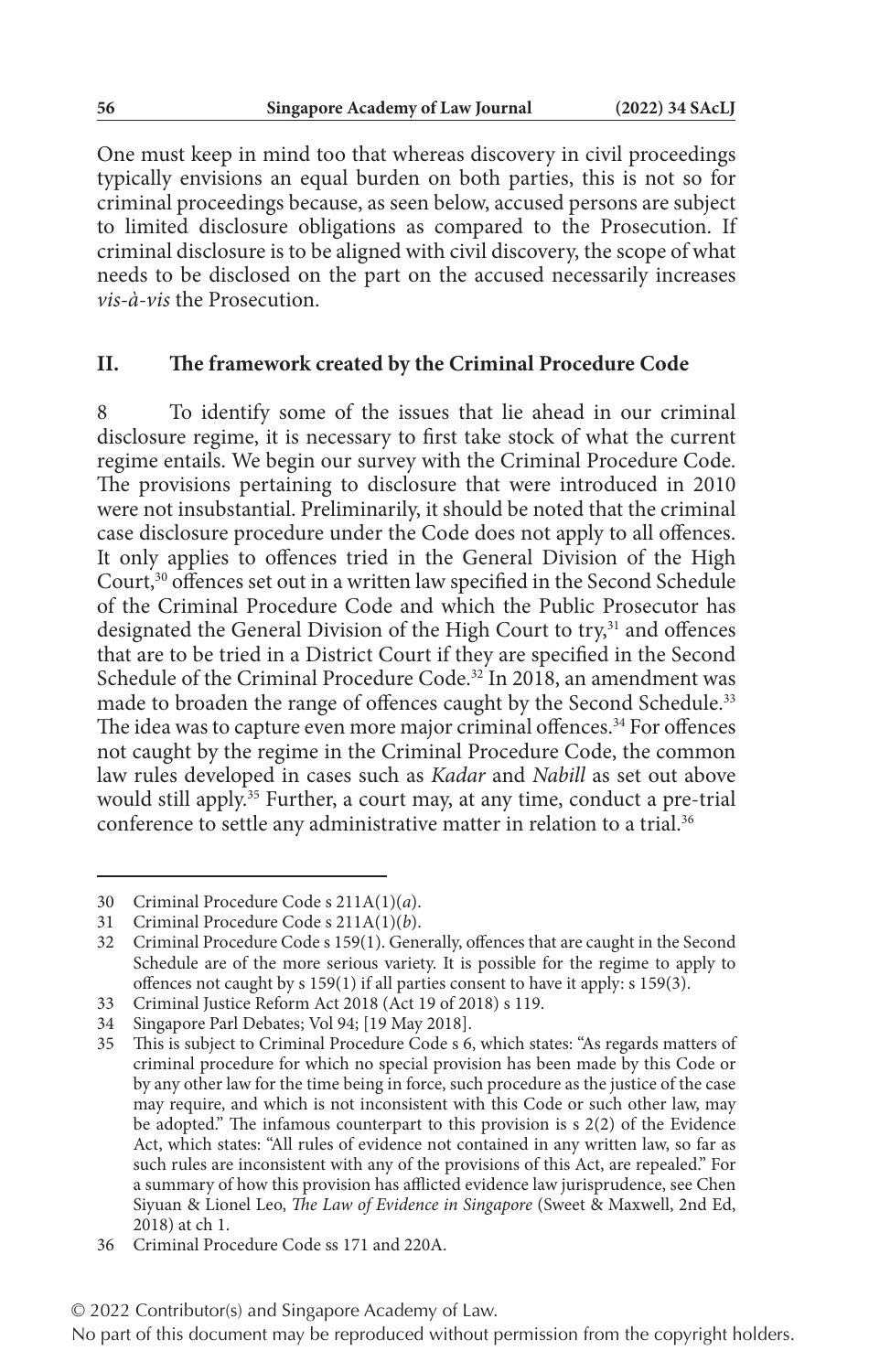9 Under the Criminal Procedure Code, the first main stage of the criminal case disclosure procedure is when the Prosecution and Defence attend a criminal case disclosure conference before a judge or registrar<sup>37</sup> to settle matters such as the filing of the Case for the Prosecution and the Case for the Defence, issues of fact or law to be tried, list of witnesses to be called by parties to the trial, statements, and documents, or exhibits that are intended by the parties to be admitted at trial.<sup>38</sup> The first conference is, unless there are good reasons, to be held no earlier than eight weeks from the date the accused is asked by the court how he wishes to plead, and the accused does not plead or claims trial.<sup>39</sup> The court may at any time fix further criminal case disclosure conferences.<sup>40</sup>

10 The Case for the Prosecution must contain the charge(s) the Prosecution intends to proceed with at trial, a summary of facts in support of each charge, a list of the names of the witnesses for the Prosecution, a list of exhibits intended by the Prosecution to be admitted at trial, and any written statement (or transcript if recorded in audiovisual form) made by the accused at any time and that the Prosecution intends to adduce in evidence as part of its case.<sup>41</sup> The Case for the Prosecution is to be served no later than two weeks from the date of the first criminal disclosure conference<sup>42</sup>

11 If the accused serves the Case for the Defence,<sup>43</sup> the Prosecution must, within two weeks, serve what is widely referred to as the supplementary bundle<sup>44</sup> comprising every other written statement given by the accused in relation to the charge(s) the Prosecution intends to proceed with at trial, documentary exhibits mentioned in the Case for Prosecution, and criminal records (if any).<sup>45</sup> As noted in parliament, the fact that the Prosecution has to initiate the exchange of documents is a consequence of upholding the presumption of innocence, and the fact that the supplementary bundle can be withheld by the Prosecution

<sup>37</sup> Criminal Procedure Code ss 160(2) and 212(2).

<sup>38</sup> Criminal Procedure Code ss 160(1) and 212(1).<br>39 Criminal Procedure Code s 161(1). For cases ori

<sup>39</sup> Criminal Procedure Code s 161(1). For cases originating in the High Court, it would be held no earlier than four weeks from the date of transmission of the case: s 212(1).

<sup>40</sup> Criminal Procedure Code ss 161(4) and 213(3). This should not be done earlier than seven days from the date the Case for the Prosecution is to be filed.

<sup>41</sup> Criminal Procedure Code ss 162(1) and 214(1).

<sup>42</sup> Criminal Procedure Code ss 161(2) and 213(1).

<sup>43</sup> The Case for the Defence is governed by Criminal Procedure Code ss 165 and 217.

<sup>44</sup> See Benny Tan, "The Role of Prosecutors as Ministers of Justice" *Law Gazette* (February 2021).

<sup>45</sup> Criminal Procedure Code ss 166(1) and 218(1). A failure to serve the Case for Defence does not preclude the Prosecution from using the supplementary materials at trial: ss 166(3)(*c*) and 218(3)(*c*).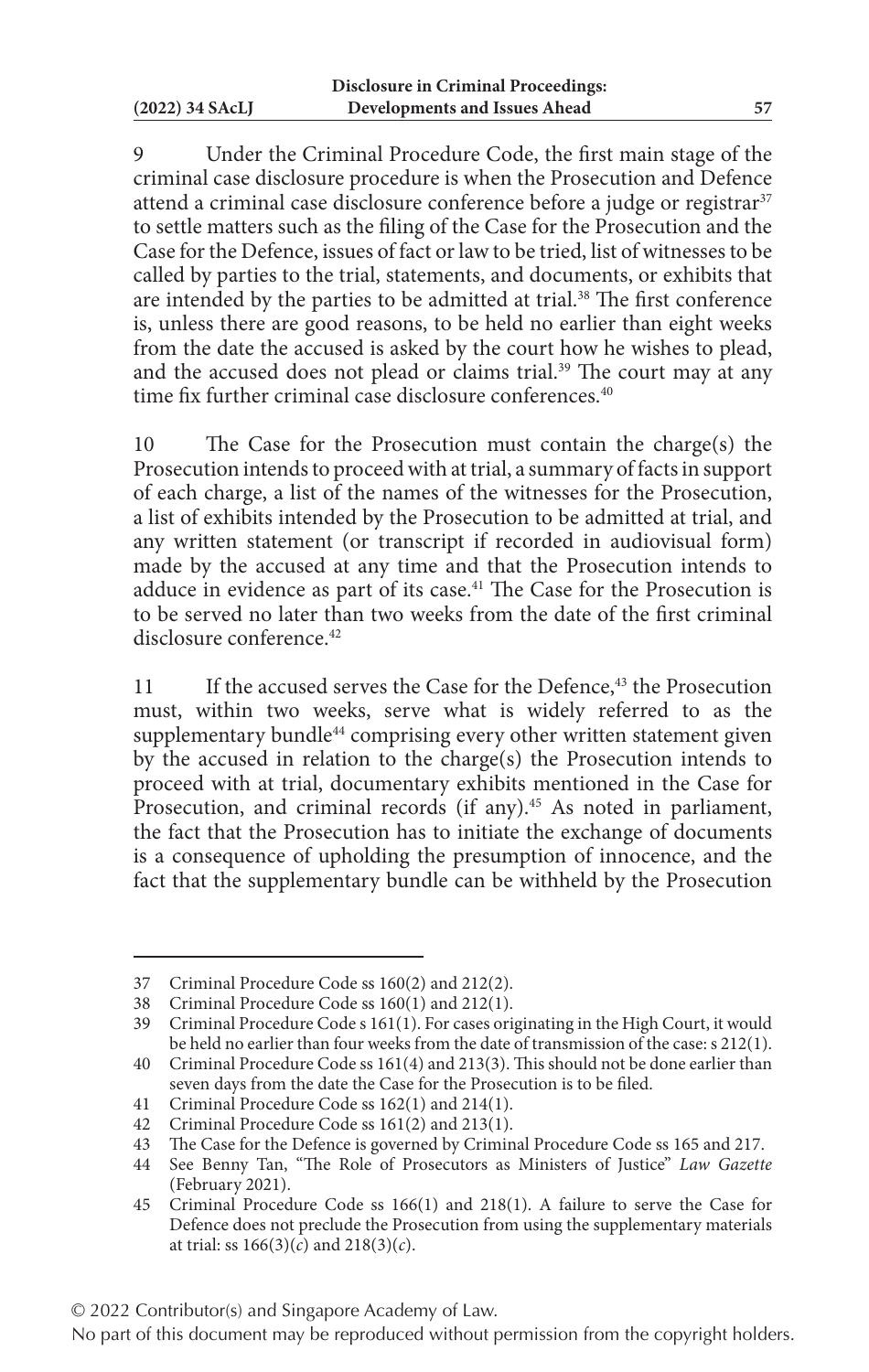until the Case for the Defence is served is essentially a consequence of preserving some degree of the crime control model for criminal justice.<sup>46</sup>

12 The Criminal Procedure Code sets out two consequences when the Prosecution breaches its disclosure obligations under the statute. First, the court may draw such inference as it thinks fit if the Prosecution fails to serve the Case for the Prosecution, the Case for the Prosecution or supplementary bundle is incomplete, or if the Prosecution puts forward a case at trial that differs from or is inconsistent with the Case for the Prosecution.<sup>47</sup> Secondly, for District Court cases, a court may order a discharge not amounting to an acquittal in relation to the charge(s) the Prosecution intends to proceed with a trial if the Prosecution fails to serve the Case for the Prosecution in time, or if the Case for the Prosecution or supplementary bundle is incomplete.<sup>48</sup>

### **III. Subsequent jurisprudential developments**

13 The disclosure regime in the Criminal Procedure Code was thus a marked departure from what it replaced. Apart from the common law duties created by *Kadar* and *Nabill*, our courts have also provided several imperative clarifications about the disclosure rules under either the Criminal Procedure Code or the common law. Perhaps the first notable case was *Li Weiming v Public Prosecutor*49 ("*Li Weiming*"), wherein the petitioners faced multiple charges relating to the falsification of accounts. The issue was whether the Prosecution could simply replicate what was already stated in the charges when producing the summary of facts, which is one of the components of the Case for the Prosecution under the Criminal Procedure Code.50 The petitioners were of the view that more details were required in the summary, such as that concerning the parties allegedly defrauded and the allegedly fictitious documents. The High Court held that because the aim of the disclosure regime was to promote transparency and parity, the summary of facts should not just contain bare facts as that would leave accused persons vulnerable to being taken by surprise at trial, and might also affect their privilege against selfincrimination if they are forced to speculate on their defence.<sup>51</sup> Another

<sup>46</sup> Singapore Parl Debates; Vol 87; Col 413; [18 May 2010].

<sup>47</sup> Criminal Procedure Code ss 169(1) and 221(1). Similar duties are imposed on the Defence regarding the service of and contents of the Case for the Defence.

<sup>48</sup> Criminal Procedure Code s 169(2).

<sup>49</sup> [2013] 2 SLR 1227.

<sup>50</sup> In 2018, illustrations were added. For instance: "*A* is charged with conspiracy to cheat together with a known person and an unknown person. The summary of facts should state – (i) when and where the conspiracy took place; and (ii) who the known conspirators were and what they did."

<sup>51</sup> *Li Weiming v Public Prosecutor* [2013] 2 SLR 1227 at [17]–[20].

<sup>© 2022</sup> Contributor(s) and Singapore Academy of Law.

No part of this document may be reproduced without permission from the copyright holders.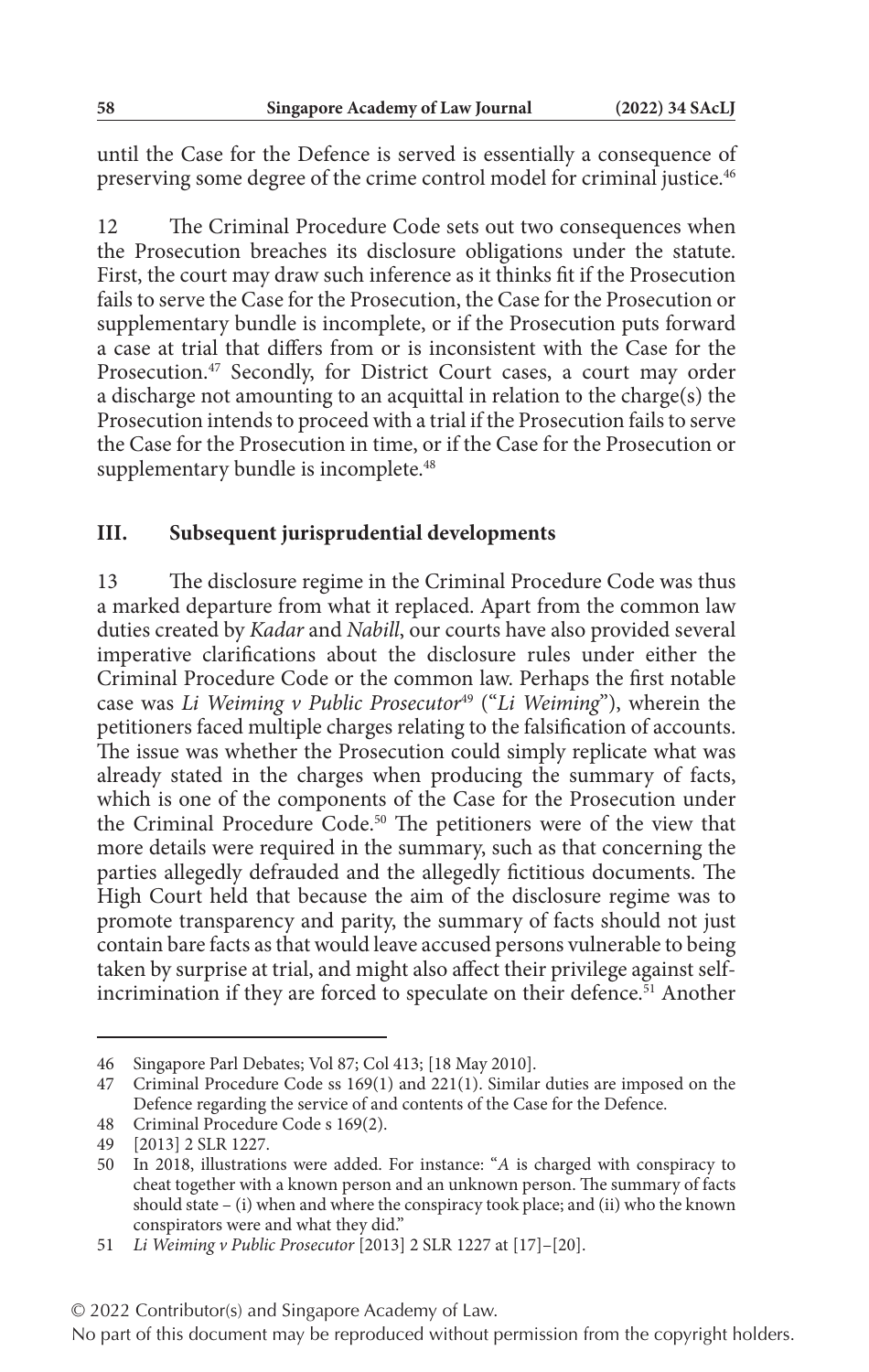issue that arose in this case was whether the consequences for noncompliance with the disclosure rules in the Criminal Procedure Code were exhaustively listed in the statute. The court held that they were not exhaustive,<sup>52</sup> and while the Court of Appeal drew a distinction between the imposition of sanctions not provided for and directions on measures taken for compliance with the statutory provisions, ultimately, it held that the High Court was entitled to order the Prosecution to make the necessary changes to the summary of facts.<sup>53</sup>

14 The next significant jurisprudential development was *Lee Siew Boon Winston v Public Prosecutor*. 54 The accused was a doctor alleged to have used criminal force on his patient with the intention to outrage her modesty while conducting a medical examination. One of the issues was whether the Prosecution should have disclosed the statements made by the complainant to the police; the accused believed that the statements contained significant self-contradictions. This was one of the blind-spots of *Kadar*: How does one ensure that the Prosecution has abided by its *Kadar* obligations? To this, the High Court held that when the trial begins, the Prosecution is presumed to have complied with its *Kadar* obligations, unless the accused can show the court that there were reasonable grounds to believe otherwise.<sup>55</sup> If the accused can do this, the Prosecution is then required to re-evaluate its position and if it continues to resist disclosure, the court may examine material and evidence tendered by the Prosecution to prove its compliance.<sup>56</sup> If the court is still unsure, it would lean in favour of disclosure.<sup>57</sup> When this matter was brought before the Court of Appeal, the apex court stated that the High Court's holding "[struck] the appropriate balance in enabling disclosure to be sought in suitable cases without transforming the current system of disclosure".<sup>58</sup>

<sup>52</sup> *Li Weiming v Public Prosecutor* [2013] 2 SLR 1227 at [27]–[29]. Essentially, the court opined that a narrow reading of s 169 would unduly constrict the revisionary jurisdiction of the High Court, which was widely framed under s 404(3) of the Code.

<sup>53</sup> *Public Prosecutor v Li Weiming* [2014] 2 SLR 393 at [46]–[58].

<sup>54</sup> [2015] 4 SLR 1184.

<sup>55</sup> *Lee Siew Boon Winston v Public Prosecutor* [2015] 4 SLR 1184 at [184]. This was in furtherance of the idea established in earlier cases such as *Ramalingam Ravinthran v Attorney-General* [2012] 2 SLR 49 that, as a constitutional co-equal, the Attorney-General is presumed to be acting legally and in good faith when conducting prosecution. This notion has subsequently been affirmed in recent cases such as *Syed Suhail bin Syed Zin v Attorney-General* [20201] 1 SLR 809.

<sup>56</sup> *Lee Siew Boon Winston v Public Prosecutor* [2015] 4 SLR 1184 at [184].

<sup>57</sup> *Lee Siew Boon Winston v Public Prosecutor* [2015] 4 SLR 1184 at [184].

<sup>58</sup> *Lee Siew Boon Winston v Public Prosecutor* [2015] SGCA 67 at [12]. Seen in this light, the case might not have moved the needle too much in terms of greater due process being introduced, but can simply be characterised as a working example of how *Kadar* ought to operate.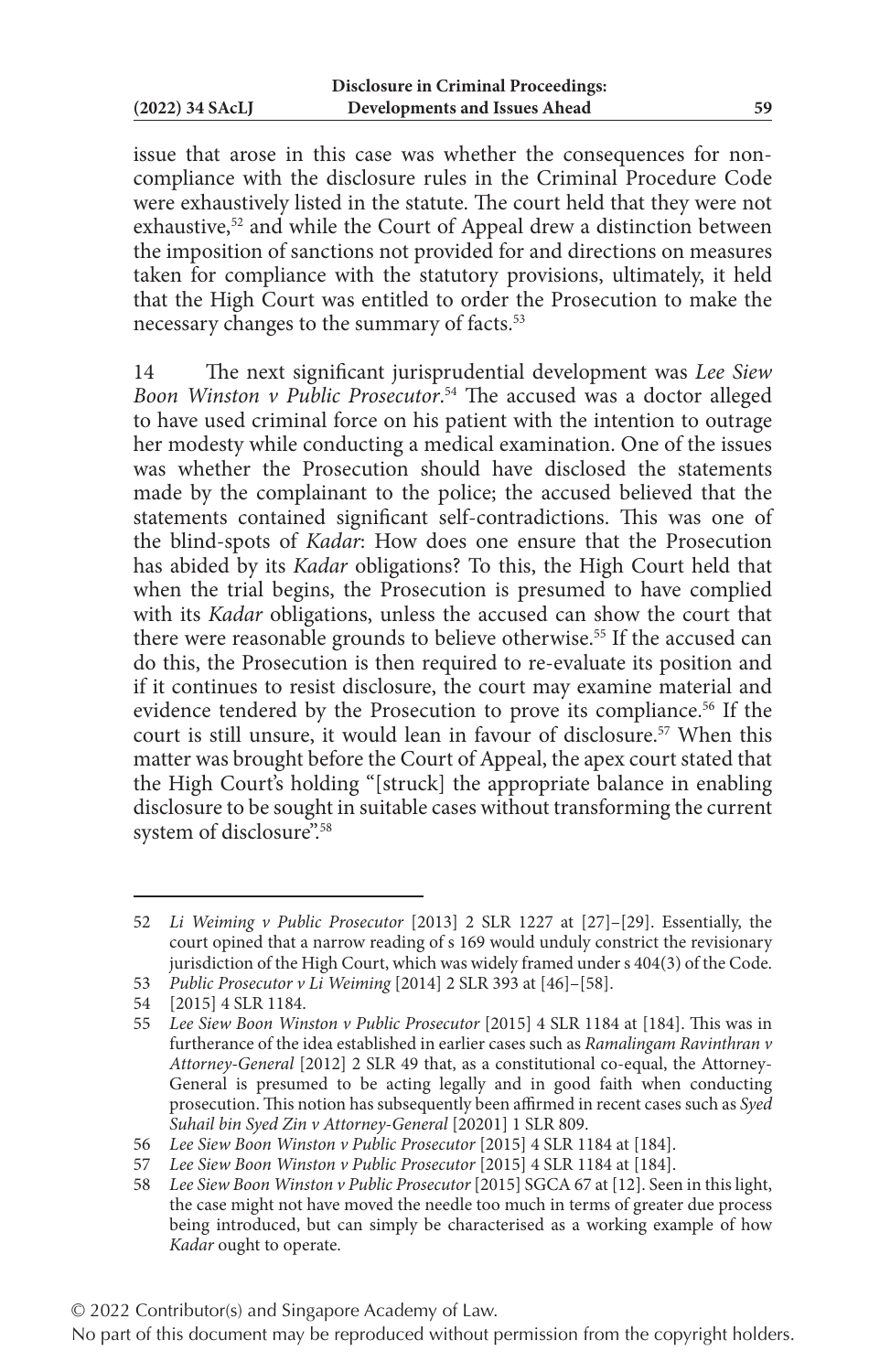15 The notion of what is essentially a presumption in favour of compliance was reaffirmed in *Soh Guan Cheow Anthony v Public Prosecutor*, 59 albeit in a different context. The accused was alleged to have committed insider trading, and during the trial, it emerged that the Commercial Affairs Department had enlisted the help of the Securities Commission of Malaysia to record statements from certain individuals. These individuals appeared to have knowledge about transactions that might have a bearing on the case against the accused. Although the High Court held that these statements fell within the scope of the Prosecution's duty of disclosure under *Kadar*, this breach did not invite any inference that there were reasonable grounds for believing that the Prosecution had fallen short of its duty in respect of disclosing other disclosable materials<sup>60</sup>

16 On the other hand, cases such as *Public Prosecutor v Wee Teong Boo*61 ("*Wee Teong Boo*") demonstrate the persistent problems that may arise out of leaving matters to prosecutorial self-regulation. There, the accused was charged with outrage of modesty and rape of a patient via penile penetration during an examination at his clinic. In his cautioned statement, he claimed that he had erectile dysfunction. He then underwent three medical examinations. In the first doppler ultrasonography report, the conclusion was that the accused had only a mild condition of erectile dysfunction at most. But the second doppler ultrasonography report concluded that the accused could not achieve a full erection, and that his penile shaft was flexible at his best-achieved erection. Despite this, the Prosecution delayed in disclosing the second report to the accused. The Court of Appeal held that this prejudiced the accused as it led him to assume that the findings in the second report were consistent with the first report.62 The Prosecution would have been, pursuant to *Kadar* and *Nabill*, obligated to disclose the second report in a timelier fashion as the accused could only develop a defence strategy after being apprised of all relevant information.63 The court also pointed out that prosecutors are ministers of justice assisting in the administration of justice; their duty is not to secure a conviction at all costs or to timorously discontinue proceedings the instant some weakness is found, but to assist the court to arrive at the correct decision.<sup>64</sup>

17 Here, we pause to note that a consequence of liberalising any regime is the increase in *de facto* challenges, which in this context

<sup>59</sup> [2017] 3 SLR 147.

<sup>60</sup> *Soh Guan Cheow Anthony v Public Prosecutor* [2017] 3 SLR 147 at [104].

<sup>61</sup> [2020] 2 SLR 533.

<sup>62</sup> *Public Prosecutor v Wee Teong Boo* [2020] 2 SLR 533 at [131]–[132].

<sup>63</sup> *Public Prosecutor v Wee Teong Boo* [2020] 2 SLR 533 at [131]–[132].

<sup>64</sup> *Public Prosecutor v Wee Teong Boo* [2020] 2 SLR 533 at [136].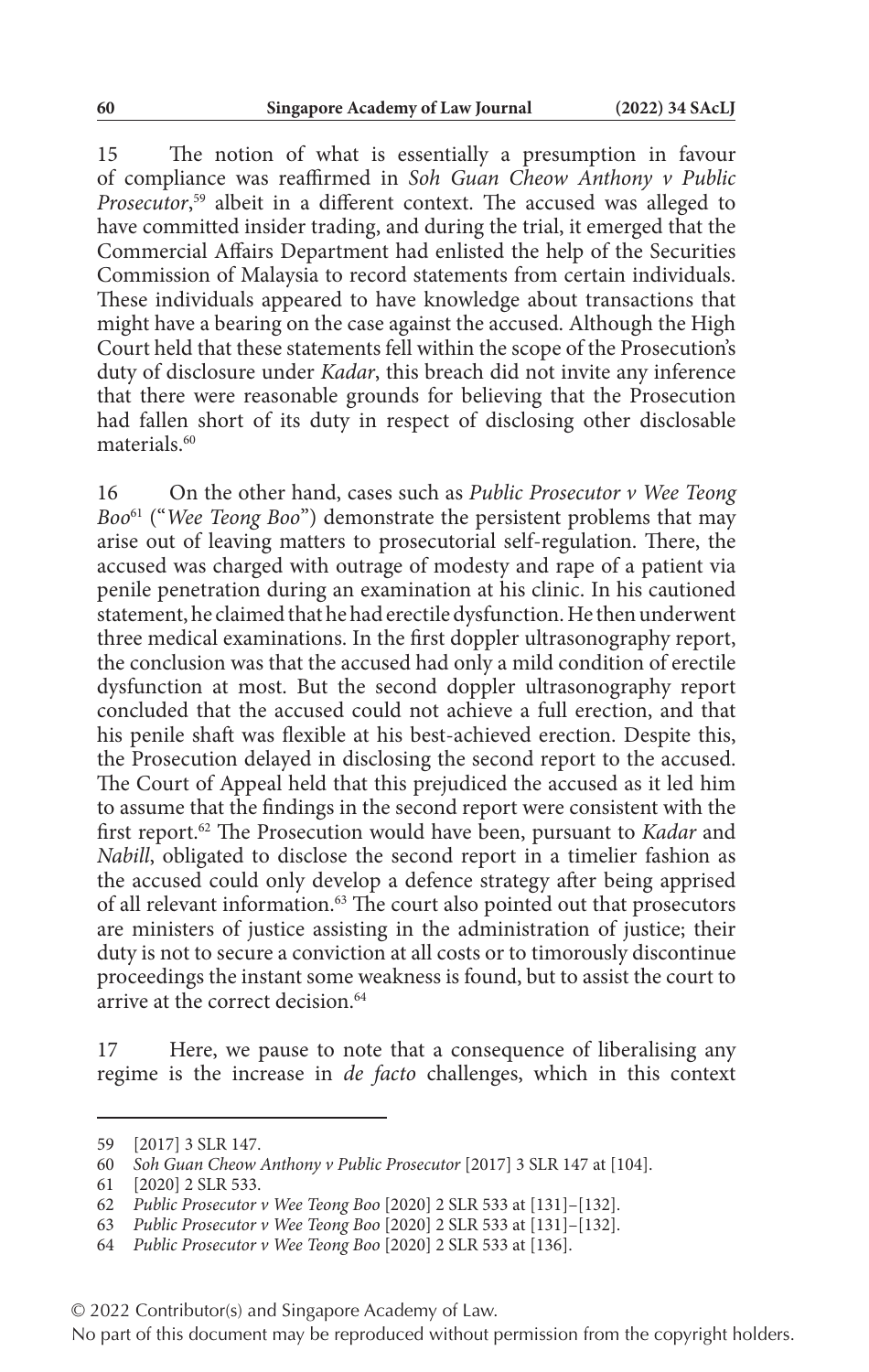would be against prosecutorial decisions on disclosure.<sup>65</sup> Our courts have been quite firm in counteracting this. For instance, in *Moad Fadzir bin Mustaffa v Public Prosecutor*, 66 the accused tried to argue that the Prosecution's failure to call two material witnesses was a breach of the *Nabill* obligation. However, the Court of Appeal rebuffed this, stating that the identities of the two witnesses could not even be ascertained to begin with, and in any event, *Nabill* had already made it clear that the failure to call a material witness would not result in a breach of any prosecutorial duty.67 Likewise in *BQG v Public Prosecutor*, the applicant sought leave pursuant to s 397 of the Criminal Procedure Code to refer a question of law of public interest to the Court of Appeal.68 The charges were for serious sexual offences and the trial judge had dismissed an interlocutory application for the Prosecution to disclose statements of witnesses it was going to call at trial. As the trial had not even commenced, the Court of Appeal held that  $s$  397(1) – which required a criminal matter to have been determined by the High Court in the exercise of its appellate or revisionary jurisdiction – was not even met in the first place.<sup>69</sup> As the applicant was aware that the trial judge, in dismissing the disclosure application, was only exercising original jurisdiction, this reinforced the conclusion that the invocation of s 397 was an abuse of the court's process.70

18 Turning back to the substantive developments, a pair of recent High Court decisions on criminal disclosure have provided somewhat of a preview of what might be to come. In *Lim Hong Liang v Public Prosecutor*71 ("*Lim Hong Liang*"), the accused was charged with conspiring to voluntarily cause grievous hurt with a knife. After the trial, the accused applied to have a statement by an individual, who was not a witness at trial, placed before the court; one of the conspirators had said in his statement that this individual would support his testimony that the accused was involved in the conspiracy. The Prosecution eventually accepted that failing to disclose the requested statement was an unintentional breach of *Kadar* and *Nabill*, but pointed to s 259(1) of the Criminal Procedure Code to argue that the statement was inadmissible.<sup>72</sup> Under this provision, any

<sup>65</sup> Another consequence is attempting to stay criminal proceedings on the basis that the Prosecution's conduct (including non-disclosure) has prejudiced the accused: see for instance *Public Prosecutor v Soh Chee Wen* [2021] 3 SLR 641.

<sup>66</sup> [2020] 2 SLR 1364.

<sup>67</sup> *Moad Fadzir bin Mustaffa v Public Prosecutor* [2020] 2 SLR 1364 at [14]–[16].

<sup>68</sup> [2021] 2 SLR 713.

<sup>69</sup> *BQG v Public Prosecutor* [2021] 2 SLR 713 at [3].

<sup>70</sup> *BQG v Public Prosecutor* [2021] 2 SLR 713 at [4].

<sup>71</sup> [2020] 5 SLR 1015.

<sup>72</sup> See also *Public Prosecutor v BNO* [2018] SGHC 243; *Tay Wee Kiat v Public Prosecutor* [2018] 4 SLR 1315.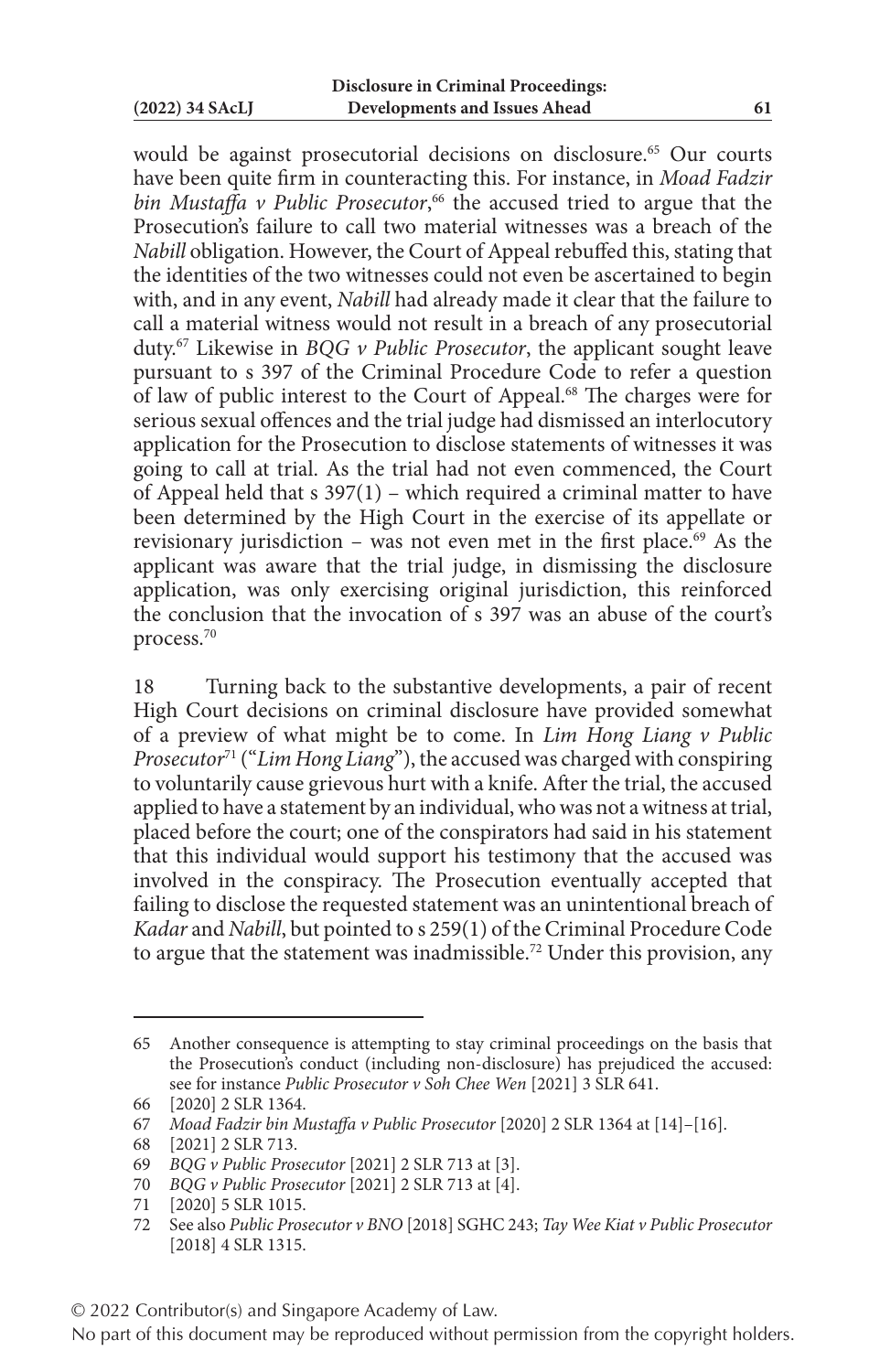statement made by a person other than the accused in the course of an investigation is inadmissible in evidence unless it is admitted under s 147 of the Evidence Act<sup>73</sup> (cross-examination as to previous statements in writing), used to impeach credit in the manner provided in s 157 of the Evidence Act, is made admissible as evidence by virtue of any written law, is made in the course of an identification parade, or falls within s 32(1)(*a*) of the Evidence Act (hearsay that relates to the cause of death).

19 However, the High Court held that admissibility would not be an issue if the accused was merely relying on the fact of non-disclosure to show prosecutorial misconduct such as to cast doubt on the integrity of the prosecution process.74 Admissibility would also not be an issue if the court was invited to draw an adverse inference against the Prosecution, because the court would simply be looking at the non-disclosed document without treating it as evidence of its contents.75 The court was also minded to underscore the point that if there was any doubt about the potential relevance or impact of material, it should be disclosed.76 It was sympathetic to the longstanding prosecutorial practice of withholding certain evidence, but stated that litigation strategy had to give way to the responsibilities assumed by ministers of justice.<sup>77</sup>

20 The final case in our round-up in this section is *Xu Yuanchen v Public Prosecutor*78 ("*Xu Yuanchen*"). The appellants were charged with criminal defamation and sought production of all investigation statements recorded from them in earlier police investigations. The High Court first noted that in principle, statements from an accused that the Prosecution did not intend to rely on at trial might be caught by *Kadar*'s ambit of

<sup>73</sup> (Cap 97, 1997 Rev Ed).

<sup>74</sup> *Lim Hong Liang v Public Prosecutor* [2020] 5 SLR 1015 at [24]. If the consequence is showing that the case was not proven beyond a reasonable doubt, the requirements in *Ladd v Marshall* [1954] 1 WLR 1489 would apply.

<sup>75</sup> *Lim Hong Liang v Public Prosecutor* [2020] 5 SLR 1015 at [28].

<sup>76</sup> *Lim Hong Liang v Public Prosecutor* [2020] 5 SLR 1015 at [30].

<sup>77</sup> *Lim Hong Liang v Public Prosecutor* [2020] 5 SLR 1015 at [30]. In a subsequent tranche of the hearing (*Lim Hong Liang v Public Prosecutor* [2021] SGHC 106), the High Court ordered a retrial even though it found that the accused had been hampered in his decision on whether to call the individual as a witness. The court noted that a retrial was fair as that would restore to the accused the opportunity to properly consider the contents of the previously undisclosed statement and reshape his trial strategy accordingly. Moreover, it was in the interests of society and victims to ensure those who are indeed guilty are not pardoned due to *Kadar* breaches if there is an avenue to redress prejudice to the accused without inflicting further prejudice.

<sup>78</sup> [2021] 4 SLR 719.

No part of this document may be reproduced without permission from the copyright holders.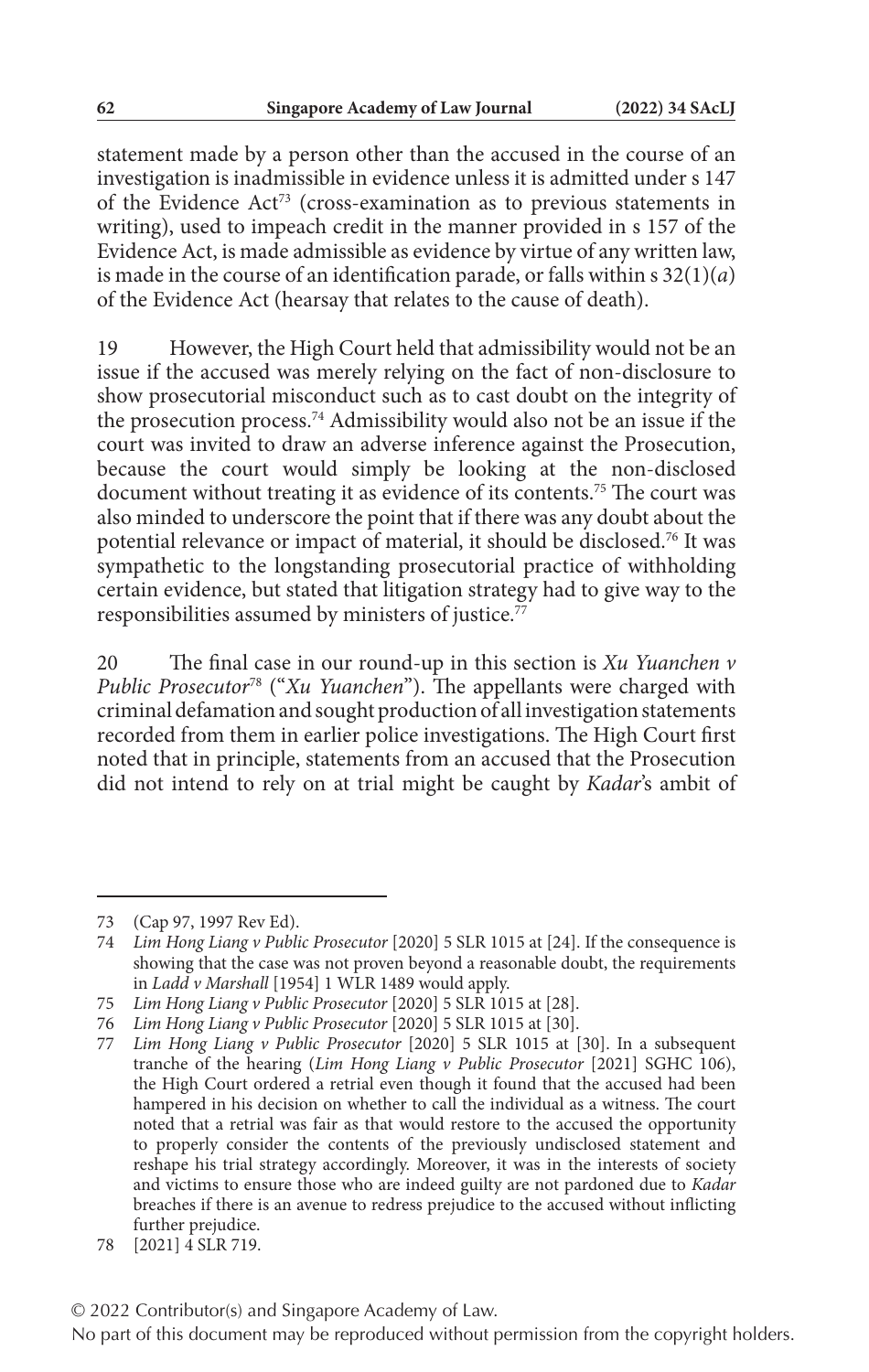unused material.79 The court also said that disclosure should be proactive and not reactive, and any interest in maintaining a litigation strategy must be seen in the light of the fact that statements that are disclosed can still be used in cross-examination or to impeach credibility, and balanced against an accused's interest in having access to his earlier statements.<sup>80</sup> Notably, in the *coda* of the judgment, the court had some reservations as to whether *Kadar* was meant to include statements of the accused. In the court's view, *Kadar* was concerned with withholding evidence that the accused might not be aware of.<sup>81</sup> When it comes to the accused's own statements, he:

> … would almost invariably have known of his earlier statements and would have known of the underlying facts that were or could have been covered in those statements, and there would almost never be a situation of such evidence being overlooked by the Defence despite its relevance as to the innocence of the accused person. I have not set this out as an absolute position since it is theoretically possible that the accused person might have suffered some loss of memory … which might give rise to a real prejudice if the material could not be accessed. However, these would be exceptional circumstances that could be dealt with by a suitable adjustment of the rule.<sup>82</sup>

## **IV. Analysis of the issues that may lie ahead**

21 Now that we have navigated the ins and outs of the current disclosure regime, what are some of the issues that may lie ahead? Perhaps the most convenient matter to address first is the *coda* in *Xu Yuanchen* just extracted above. The court was of the view that *Kadar* should not be read so expansively to include (unused) statements of the accused, because the danger that *Kadar* is meant to guard against is taking the accused by surprise, and statements emanating from the accused would not be easily forgotten by the accused. That is a logical assumption to make, but apart from how the literal text of the *Kadar* test would include statements of the accused, one must keep in mind the circumstances in which statements are taken in our criminal justice system – crime control characteristics continue to feature quite prominently at various points,

<sup>79</sup> *Xu Yuanchen v Public Prosecutor* [2021] 4 SLR 719 at [28]–[29]. The court also highlighted (at [26]) that "the Prosecution's *Kadar* disclosure obligations extend only to material that tends to strengthen the Defence's case or weaken the Prosecution's".

<sup>80</sup> *Xu Yuanchen v Public Prosecutor* [2021] 4 SLR 719 at [30]–[34]. The court also explained that treating material as unused simply because the Prosecution could have used it during trial for impeachment or cross-examination would tilt the balance in favour of the Prosecution's interest in retaining the potential to use such evidence and away from the interest of affording the accused actual access to evidence that might be potentially relevant to establishing innocence.

<sup>81</sup> *Xu Yuanchen v Public Prosecutor* [2021] 4 SLR 719 at [42].

<sup>82</sup> *Xu Yuanchen v Public Prosecutor* [2021] 4 SLR 719 at [43].

<sup>© 2022</sup> Contributor(s) and Singapore Academy of Law.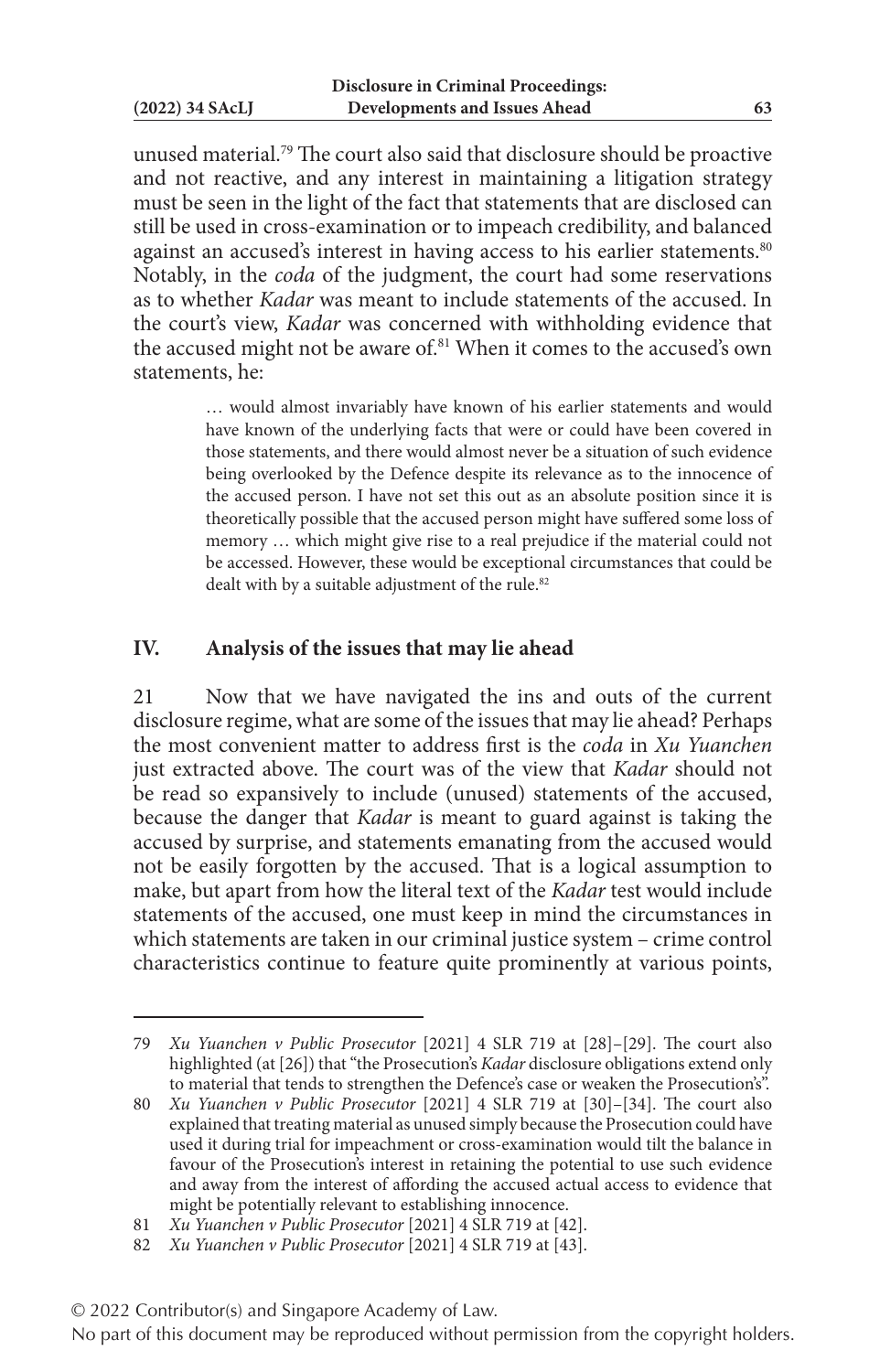from arrest to trial, and this may have an impact on assuming what an accused might actually recollect in what was provided in the statements.

22 To begin with, even though an accused has a constitutional right to counsel,<sup>83</sup> this is not a right that arises immediately upon arrest as the investigating authorities must be given a reasonable amount of time to conduct their investigations.<sup>84</sup> This means that an accused would quite likely be giving statements without the benefit or assurances of legal counsel. Yet, there is considerable stress placed on an accused when his statements are taken, and pitfalls that he would need to be mindful. When an accused is giving a cautioned statement, he is warned that if he withholds any exculpatory information and only reveals this at trial, an adverse inference may be drawn against him.<sup>85</sup> The rationale for this modification of the right to silence is to compel an accused to outline his defence at an early stage so that no surprises – *vis-à-vis* the Prosecution – emerge at trial.<sup>86</sup> Arguably, this modification is made possible because the right to silence in Singapore has been held not to be a constitutional right or principle of natural justice – it is simply a rule of evidence for which various derogations are more easily permitted.<sup>87</sup>

23 As regards long statements – for which multiple ones may be taken in the course of investigations – while an accused is only "bound to state truly what he knows of the facts and circumstances of the case, except he need not say anything that might expose him to a criminal charge",88 adverse inferences may also be drawn against him if material facts are not disclosed in the long statements.89 All things considered, it is not inconceivable that an accused might, under the various pressures faced and without the benefit of legal counsel, give self-contradictory

<sup>83</sup> Constitution of the Republic of Singapore (1985 Rev Ed, 1999 Reprint) Art 9(3) states: "Where a person is arrested, he shall be informed as soon as may be of the grounds of his arrest and shall be allowed to consult and be defended by a legal practitioner of his choice."

<sup>84</sup> See for instance *James Raj s/o Arokiasamy v Public Prosecutor* [2014] 3 SLR 750 at [29]–[38]. In a more extreme case, a denial of access for weeks was upheld to be valid: see *Leong Siew Chor v Public Prosecutor* [2006] SGCA 38.

<sup>85</sup> Criminal Procedure Code s 23(1). The Code also provides for other circumstances in which adverse inferences may be drawn against the accused, such as silence after being called to give his defence (s 230(1)) and silence during cross-examination  $(s 291(3))$ .

<sup>86</sup> *Yap Giau Beng Terence v Public Prosecutor* [1998] 2 SLR(R) 855 at [38]. See also Criminal Procedure Code s 278, in which the accused must give sufficient notice and particulars if he is to invoke an alibi.

<sup>87</sup> *Public Prosecutor v Mazlan bin Maidun* [1992] 3 SLR(R) 968 at [15]–[20].

<sup>88</sup> Criminal Procedure Code s 22(2).

<sup>89</sup> *Kwek Seow Hock v Public Prosecutor* [2011] 3 SLR 157 at [13]–[17]. See also Ho Hock Lai, "The Privilege Against Self-Incrimination and Right of Access to a Lawyer" (2013) 25 SAcLJ 826.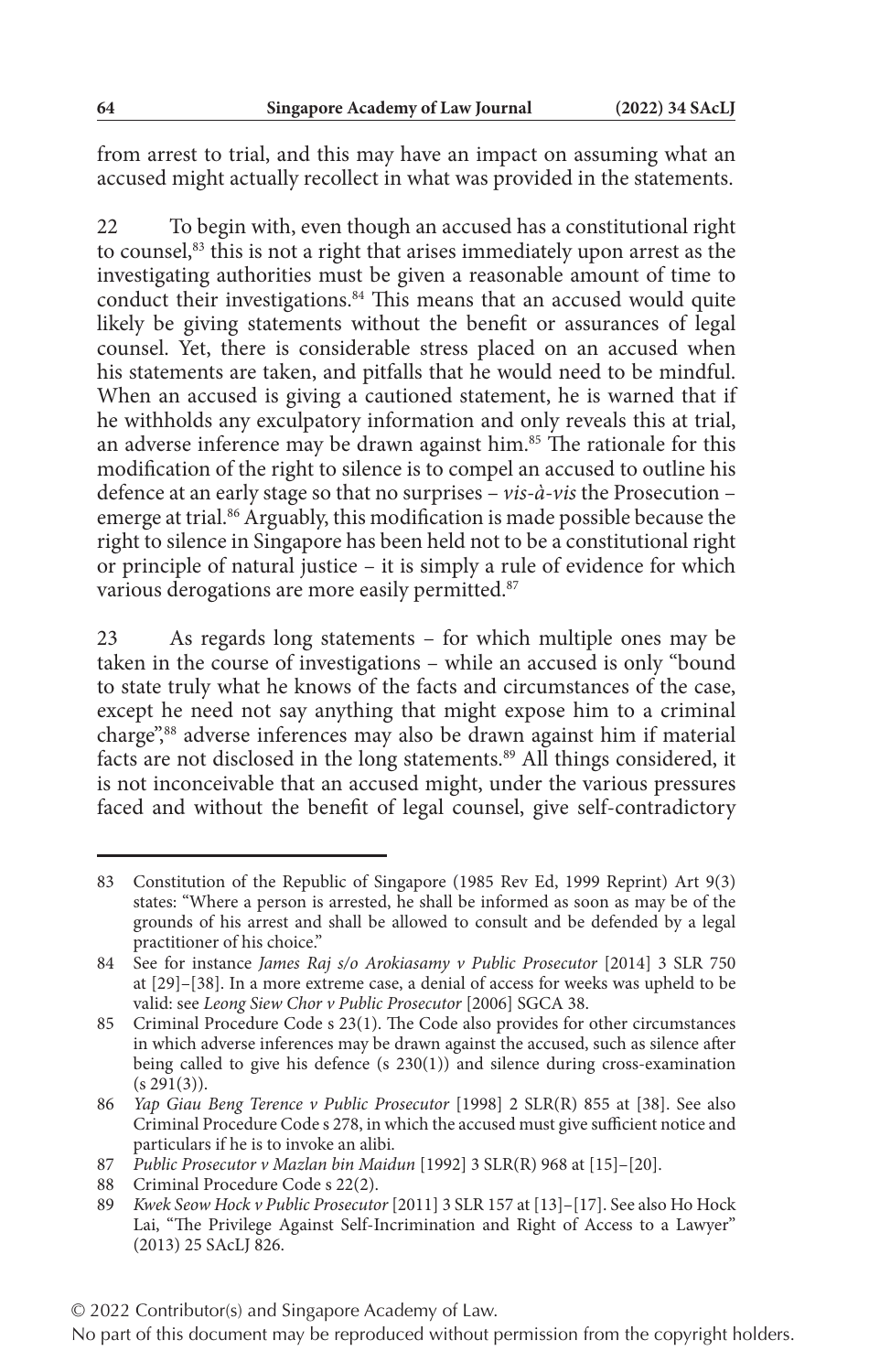evidence in his statements without realising it in the moment or failing to recall it with great certainty at a later point in time.<sup>90</sup> The fact that a statement given when an accused is under the influence of drugs or alcohol does not render it inadmissible<sup>91</sup> increases this possibility. The fact that for an accused to prove a defence successfully, he has to do so by proving it on a balance of probabilities (as opposed to raising a reasonable doubt, which is the universal standard outside Indian Evidence Act jurisdictions)<sup>92</sup> strengthens the case that he should be given as much information as possible. $93$ 

24 Indeed, what exactly is it that will be ceded if the Prosecution is obligated to disclose the unused statements of an accused in a timely manner, apart from the prospect of discrediting the accused by demonstrating to the court incriminating contradictions in his statements (which, as noted in *Xu Yuanchen*, can still be done even if the statements have been disclosed)? What is the prejudice that may be caused to the Prosecution?<sup>94</sup> Whatever considerations that may apply in answering this would likely apply to the other question left open in *Nabill* as well – namely, whether unused statements of material witnesses who are called to testify for the Prosecution should be disclosed. If anything, the *coda* in *Xu Yuanchen* might suggest that such statements should be disclosable, since the accused in this scenario would likely not be privy to what material witnesses are going to say; moreover, if the underlying idea of disclosure is to permit the accused to mount a defence with as much relevant information as possible, such statements should, in principle, be disclosable.95 It is therefore of little surprise that even the court in *Nabill*,

<sup>90</sup> See also Chen Siyuan, "A Preliminary Survey of the Right to Presumption of Innocence in Singapore" (2012) 7 *LAWASIA Journal* 78 and Chen Siyuan, "The Discretionary Death Penalty for Drug Couriers in Singapore: Four Challenges" (2016) 20(1) *International Journal of Evidence & Proof* 49.

<sup>91</sup> Criminal Procedure Code s 258(3), Explanation 2(*b*). Section 258(3) provides that statements given involuntarily would be inadmissible. As it were, however, the threshold for successfully proving involuntariness (whether in the form of threat, inducement, promise, or oppression) is also a rather high one: see for instance *Tey Tsun Hang v Public Prosecutor* [2014] 2 SLR 1189.

<sup>92</sup> See generally Michael Hor, "The Burden of Proof in Criminal Justice" (1992) 4 SAcLJ 267.

<sup>93</sup> A counterargument may be that it is hardly an inevitability that courts would draw adverse inferences against accused persons if there are missing or inconsistent information – much depends on the explanation given by the accused for the omission or inconsistency, as well as the surrounding circumstances: see for instance *Ilechukwu Uchechukwu Chukwudi v Public Prosecutor* [2021] 1 SLR 67.

<sup>94</sup> It is somewhat ironic to frame the question this way, as it has been far more customary in our criminal justice system to consider prejudice occasioned to the accused.

<sup>95</sup> However, if the underlying rationale is minimal surprise and maximum transparency (like in civil litigation), we have to confront the prospect that it would not only be the Prosecution that is expected to show its hand.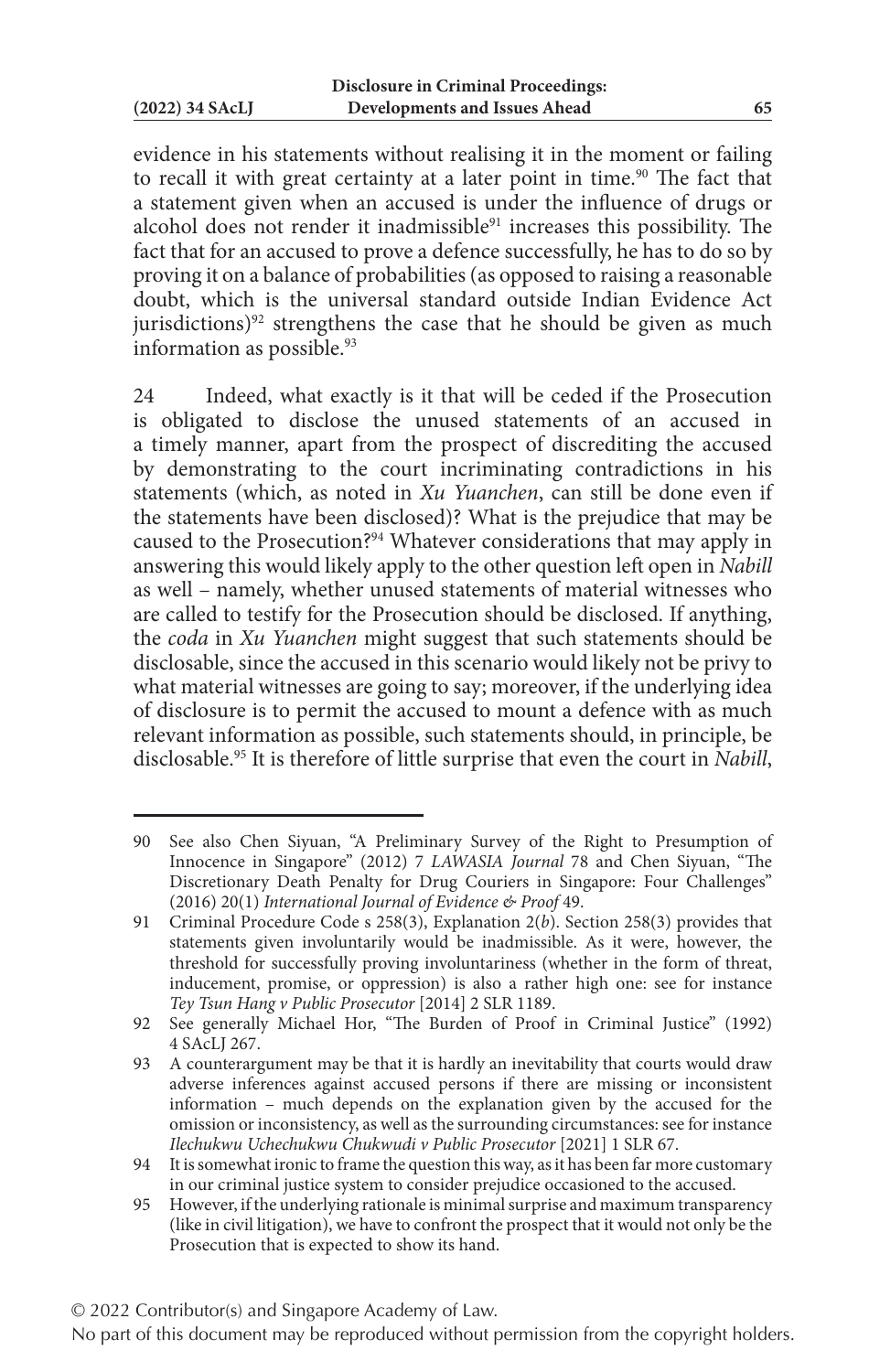while preferring to only pronounce definitively on the matter at the appropriate stage, expressed the tentative view that all witness statements would probably be caught by *Kadar*. 96 At this point, perhaps it may be instructive to look beyond the local framework as the court in *Kadar* had done and reconsider how some of the other major common law jurisdictions address these two categories of unused material.

25 In the UK,<sup>97</sup> s  $3(1)$  of the Criminal Procedure and Investigations Act 1996<sup>98</sup> provides that the prosecutor "must ... disclose to the accused any prosecution material which has not previously been disclosed to the accused and which might reasonably be considered capable of undermining the case for the prosecution against the accused or of assisting the case for the accused".<sup>99</sup> The House of Lords has also stated that "fairness ordinarily requires that any material held by the prosecution which weakens its case or strengthens that of the defendant, if not relied on as part of its formal case against the defendant, should be disclosed … miscarriages of justice may occur where such material it withheld".<sup>100</sup> Taken together, it seems clear that unused statements – whether that of the accused or the Prosecution's witnesses – would be disclosable under the UK rules.101 Disclosure is also generally expected to be done in a timely manner.<sup>102</sup>

26 The rules are quite similar in some Australian states.<sup>103</sup> In Western Australia, for instance, after an accused is committed for trial, he must be served with, *inter alia*, "any confessional material of the accused that is

<sup>96</sup> *Muhammad Nabill bin Mohd Fuad v Public Prosecutor* [2020] 1 SLR 984 at [54]–[55].

<sup>97</sup> The UK, of course, would be bound to ensure that its laws comply with its human rights obligations under the Convention for the Protection of Human Rights and Fundamental Freedoms (4 November 1950), Eur TS No 5, Art 6(3) (entered into force 3 September 1953). In particular, Art 6(3) provides that an accused person has to the right to have adequate time and facilities for the preparation of his defence.

<sup>98</sup> c 25.

<sup>99</sup> Section 3(2) clarifies that this only refers to material that is in the prosecutor's possession. Sections 3(6) and 3(7) also provide for the public interest and interception exceptions to what needs to be disclosed.

<sup>100</sup> *R v H and C* [2004] 2 AC 134 at 137. In this light, little separates the UK position from the Canadian position established in *R v Stinchcombe* [1991] 3 SCR 326, which pretty much requires all relevant evidence to be disclosed. One has to note though that in Canada, an accused has a constitutional right to be protected by principles of natural justice.

<sup>101</sup> See also *Attorney-General's Guidelines on Disclosure* (Attorney-General's Office, 2020) at pp 16–18.

<sup>102</sup> Criminal Procedure and Investigations Act 1996 (c 25) s 7A.

<sup>103</sup> While the laws of other common law jurisdictions were also examined in *Kadar*, it does not mean that the position *Kadar* landed on was a fossilised one, having taken into consideration such laws. The fact that *Nabill* is itself an evolution of *Kadar* is further proof that these laws can be reappraised through fresh perspectives.

<sup>© 2022</sup> Contributor(s) and Singapore Academy of Law.

No part of this document may be reproduced without permission from the copyright holders.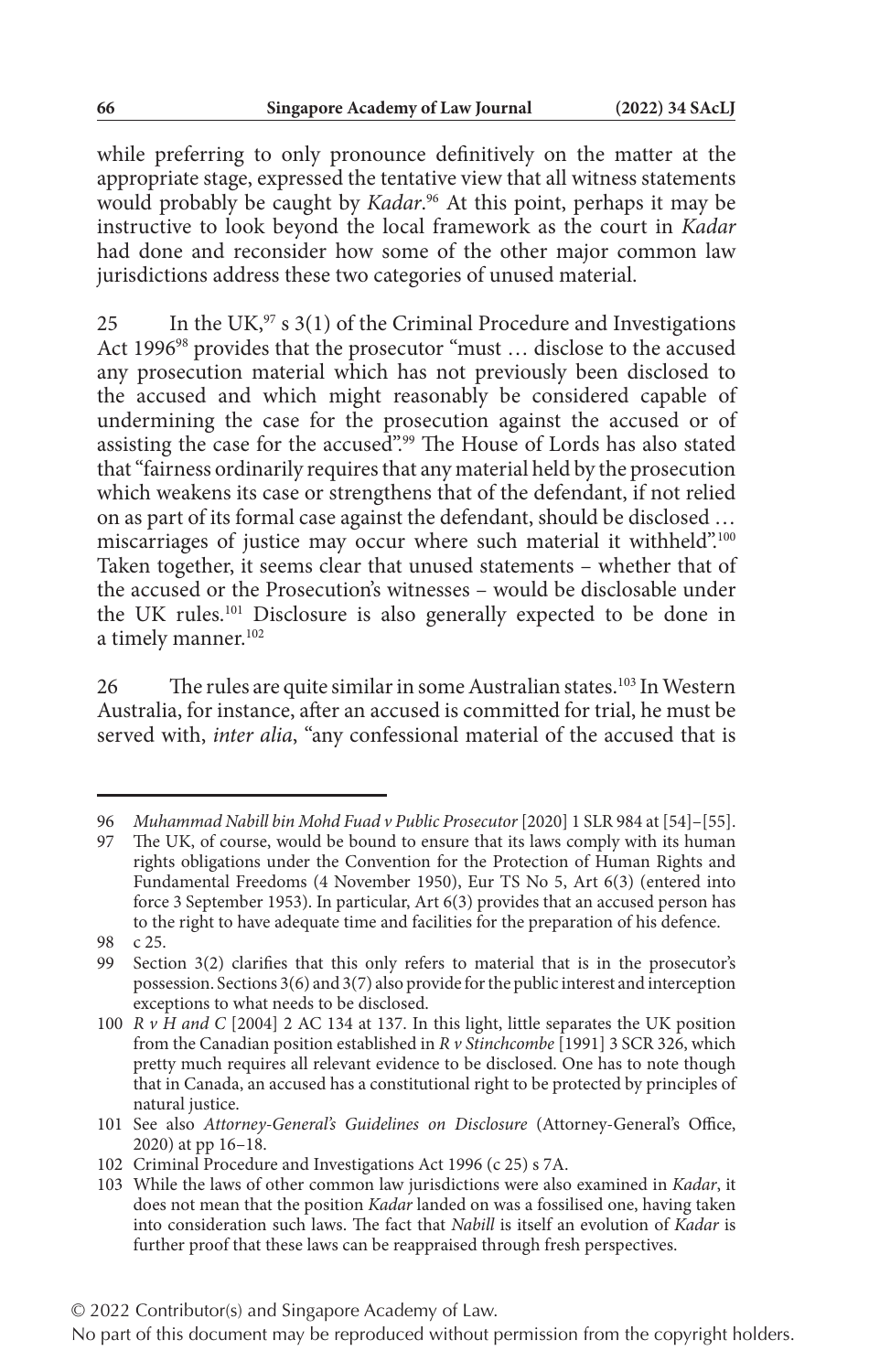relevant to the charge" and "any evidentiary material that is relevant to the charge".104 Such material would include all statements made by the accused as well as all statements made by any person who may be able to give evidence.105 There appears to be no discretion afforded to the Prosecution to determine if a statement is relevant or not.<sup>106</sup> In Victoria, the Prosecution must include in its brief to the accused<sup>107</sup> a copy of "any other evidentiary material … relating to a confession or admission made by the accused relevant to the charge" and "a list of the persons the prosecution intends to call as witnesses … together with a copy of each of the statements made by those persons".108 The position in Tasmania109 and South Australia<sup>110</sup> do not contain significant differences from Western Australia and Victoria on these matters. Ditto New Zealand<sup>111</sup> and Hong Kong, a jurisdiction closer to home.<sup>112</sup>

27 But even if the ambiguity of the scope of *Kadar* is thus resolved in favour of including unused statements from the accused, per *Lim Hong Liang*, s 259 of the Criminal Procedure Code stands in the way of disclosing statements from witnesses, unless admissibility can be independently satisfied. This, of course, presupposes that under Singapore law, unless something is admissible, it is not disclosable. The problem is that even without reference to our idiosyncratic Evidence Act, this is a questionable presupposition. One need not look further than *Nabill* to recall that the Prosecution's obligation to disclose material caught by *Nabill* subsists regardless of the relevance of the evidence; the Prosecution cannot resist disclosure on the basis of inadmissibility, and the court was deliberate in this regard in expanding *Kadar*. Once the Evidence Act comes into the picture – and it has to, since it governs all matters of evidence in court proceedings $113$  – admissibility is determined solely by its relevancy provisions, which are premised entirely on epistemic considerations, or logical, probative value.114 In this light, s 259 becomes a red herring, in

109 The Justices Act 1959 (Tas) s 56(3).

<sup>104</sup> Criminal Procedure Act 2004 (Act 71 of 2004) (WA) s 95(6).

<sup>105</sup> Criminal Procedure Act 2004 (Act 71 of 2004) (WA) s 42(1).

<sup>106</sup> *Cf* Criminal Procedure Act 1986 (Act 209 of 1986) (NSW) s 62.

<sup>107</sup> This is served before trial begins: Criminal Procedure Act 2009 (Act 7 of 2009) (Vic) s 39.

<sup>108</sup> Criminal Procedure Act 2009 (Act 7 of 2009) (Vic) s 41(d).

<sup>110</sup> Criminal Procedure Act 1921 (SA) s 111(1).

<sup>111</sup> Criminal Disclosure Act 2008 (Act 38 of 2008) (NZ) s 13(3).

<sup>112</sup> *Prosecution Code* (Department of Justice, Hong Kong Special Administrative Region) at paras 12.1–12.3.

<sup>113</sup> Evidence Act s 2(1).

<sup>114</sup> See Law Reform Committee, Singapore Academy of Law, *Report of the Law Reform Committee on Opinion Evidence* (October 2011) at para 17: "The Evidence Act was drafted on Stephen's idiosyncratic view that there should be no distinction between the concepts of relevance and admissibility. Therefore, the Act attempts to define *(cont'd on the next page)*

No part of this document may be reproduced without permission from the copyright holders.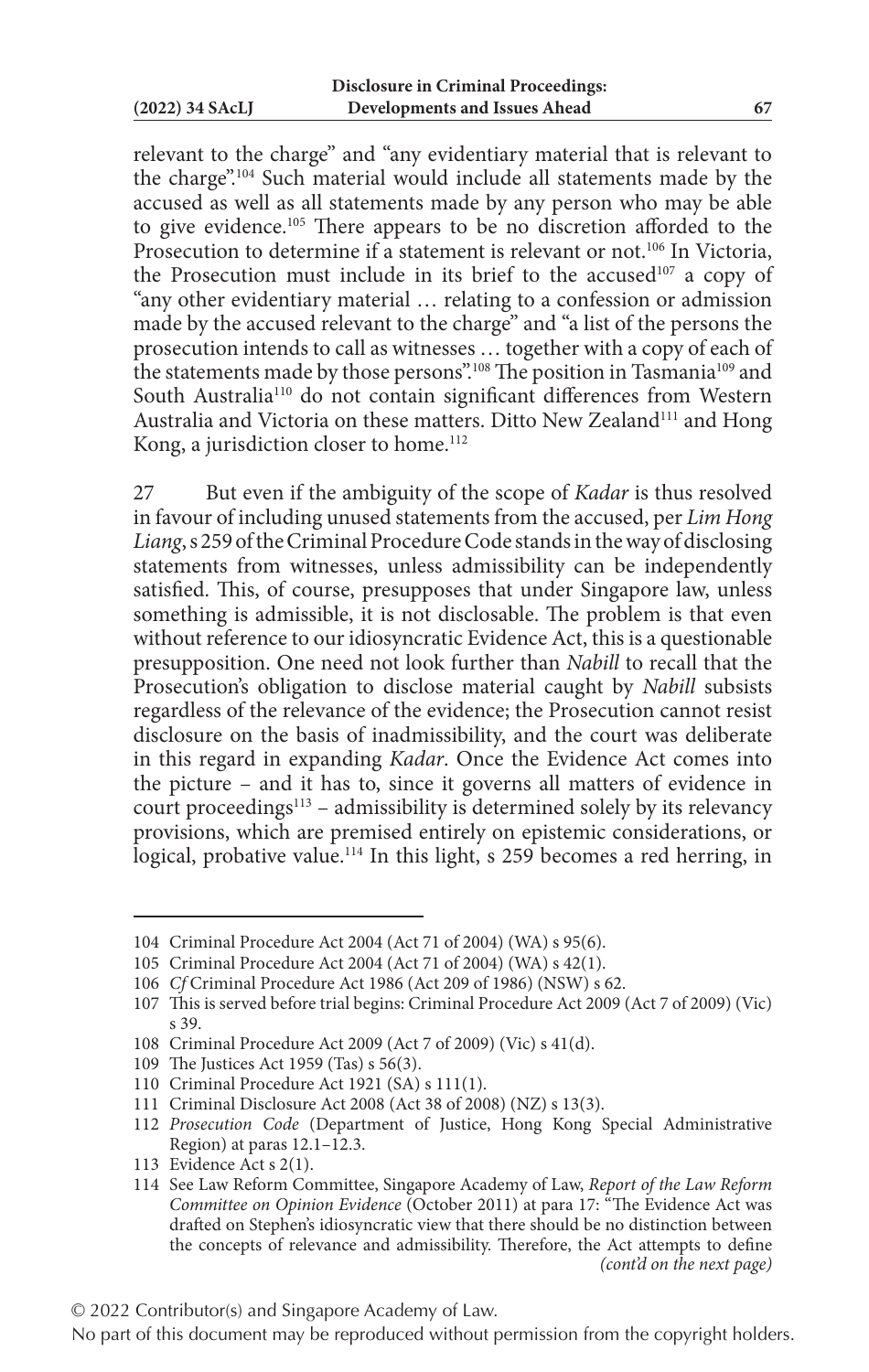that its reference to admissibility is not in the sense of relevance, keeping in mind too that the legislative purpose of introducing s 259 was not to reduce the scope of disclosable material, but to limit what the Prosecution can use when it comes to statements of witnesses.115 If, on the other hand, s 259 is not a red herring, one is left with the workarounds suggested by the court in *Lim Hong Liang*, which is to seek disclosure of the evidence only to show prosecutorial misconduct, rather than cast reasonable doubt on the accused's guilt.

28 What is probably not a red herring would be a potential exception to the Prosecution's disclosure obligation: legal professional privilege. For example, the Western Australian regime cited above specifically states that the operation of the Prosecution's disclosure requirements is subject to the law on privilege, though within the statute itself, the scope of the privilege is not explicated.<sup>116</sup> For present purposes one such privilege may be litigation privilege, which is one of the two constituent parts of legal professional privilege. Though our antiquated Evidence Act does not explicitly provide for this privilege and had only contemplated legal advice privilege, the Court of Appeal has confirmed that the common law rules on litigation privilege are not inconsistent with the statute, and therefore part of Singapore evidence law.117

29 With respect to criminal proceedings specifically, the High Court in *Public Prosecutor v Soh Chee Wen*118 ("*Soh Chee Wen*") has only recently held that the Prosecution can assert litigation privilege. Prior to this decision, it was not obvious how legal professional privilege featured in criminal proceedings in the first place, since this privilege traces its origins to the paradigmatic solicitor–client relationship, in which communications to and from the client are protected from

relevance as an intrinsic, ever-present connection between two facts rather than accepting that it is a process leading to a conclusion."

<sup>115</sup> Jeffrey Pinsler, *Evidence and the Litigation Process* (LexisNexis, 7th Ed, 2021) at paras 6.070–6.073. In addition, such statements were traditionally thought to be presumptively hearsay and inherently afflicted with unreliability unless otherwise shown. Whichever the case, the purpose of s 259 would have more aligned with moving away from crime control rather than towards it. Ditto s 258, which also speaks of admissibility in name but is in reality concerned solely with the reliability of statements obtained and says nothing about relevance.

<sup>116</sup> Criminal Procedure Act 2004 (Act 71 of 2004) (WA) s 137A. See also Criminal Procedure Act 1921 (SA) s 111(1).

<sup>117</sup> *Skandinaviska Enskilda Banken AB (Publ), Singapore Branch v Asia Pacific Breweries (Singapore) Pte Ltd* [2007] 2 SLR(R) 367 at [27]–[31].

<sup>118</sup> [2020] 3 SLR 1435.

No part of this document may be reproduced without permission from the copyright holders.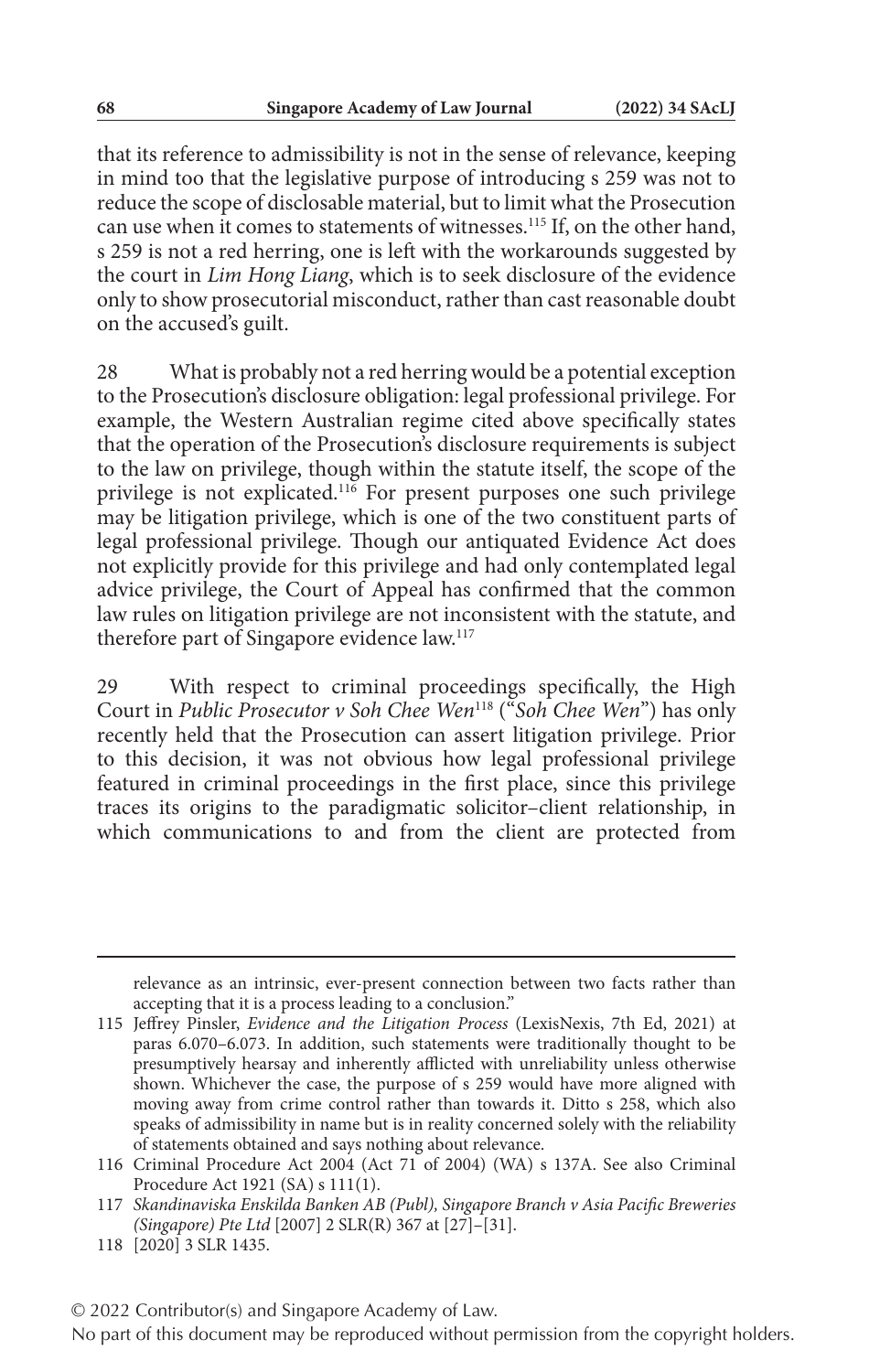disclosure so as to promote candour in the relationship.119 Within the prosecution framework, who would the "client" be, and can the "lawyer" in this relationship include not just prosecutors but investigators as well as the court suggested? Further, any "communications" made – say, in the form of statements – would not be to the Prosecution either, not directly anyway. Other jurisdictions have also struggled with these conceptual incongruences.<sup>120</sup> With this latest development from the High Court, however, there is now potentially an additional bar to disclosure of material in the possession of the Prosecution.

30 How then did the High Court reach the conclusion that litigation privilege can be invoked by the Prosecution? Its starting point was that unlike legal advice privilege, litigation privilege was not so much about protecting the solicitor-client relationship, but ensuring the efficacy of the adversarial process – and the Prosecution is a party to this process in any given prosecution.121 This circumvented, somewhat, the aforementioned problems of identifying the client and solicitor in the context of criminal proceedings. Unintendedly, it also obviated the need to engage s 2(2) of the Evidence Act to determine its compatibility with the statute, considering that the Evidence Act adopts a fairly pro-privilege position in terms of what may be covered and when privilege is lifted.

31 Notably, despite the Prosecution submitting that its disclosure obligations would prevail over any claim to litigation privilege – this probably being borne out of an obligation to project a sense of fairness and fidelity to its disclosure duties – the court went on to hold that the conditions for the invocation of privilege would be the same as that in civil proceedings: that is, if a communication (or document) is made at a time when there was a reasonable prospect of litigation and made for the dominant purpose of litigation, litigation privilege can be invoked.<sup>122</sup>

<sup>119</sup> It almost sounds hyperbolic now, but the House of Lords in *R v Derby Magistrate's Court* [1996] AC 487 described privilege as "a fundamental condition on which the administration of justice as a whole rests". The assumption was that in adversarial systems, lawyers were essential to guide clients through the labyrinth of rules in and out of court.

<sup>120</sup> *Public Prosecutor v Soh Chee Wen* [2020] 3 SLR 1435 at [5] and [11].

<sup>121</sup> *Public Prosecutor v Soh Chee Wen* [2020] 3 SLR 1435 at [10]. *Cf* Colin Liew, *Legal Professional Privilege* (Academy Publishing, 2020) at paras 5.379– 5.381.

<sup>122</sup> *Public Prosecutor v Soh Chee Wen* [2020] 3 SLR 1435 at [14]–[15]. A narrow interpretation of this case would be to confine the applicability of the privilege to what the Prosecution was objecting to, that is, oral communications between the prosecutors or investigators and witnesses relating to the preparation of their conditioned statements and preparation of witnesses who are to give evidence in court. However, the eventual test adopted was of broader application than that. If the narrow interpretation is preferred, the test should be modified accordingly. Another sub-issue that may need greater clarity pertains to one feature that separates litigation *(cont'd on the next page)*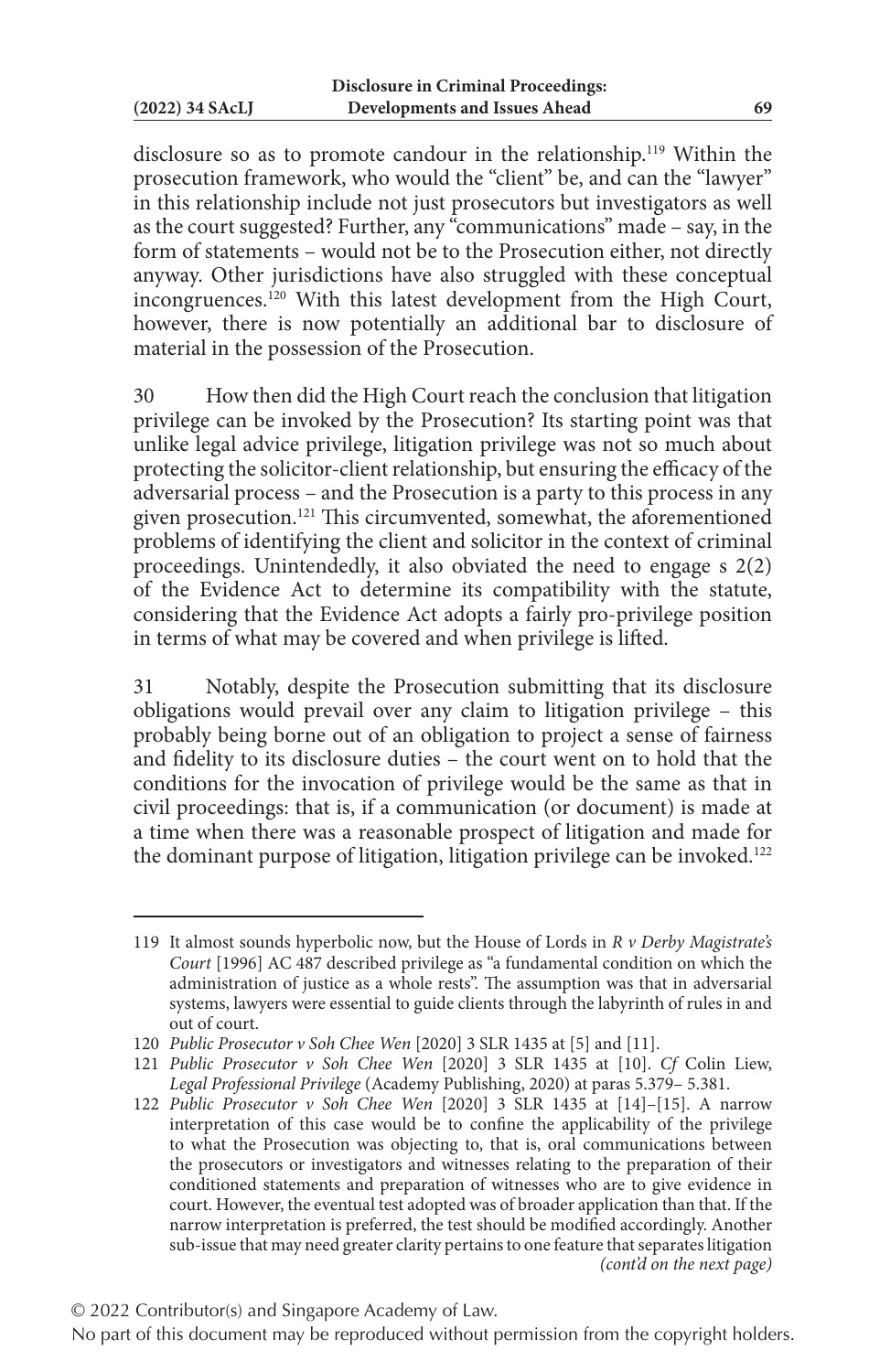What is even more striking is that the court created a further exception to when litigation privilege can be defeated (the two existing grounds being fraud and waiver): If there is a competing interest of importance, such as the need of an accused person to rely on evidence for his defence, litigation privilege must give way to this competing interest.<sup>123</sup> The court termed this "the necessity exception".<sup>124</sup>

32 If the court in *Soh Chee Wen* is right, a broad range of evidence could, in theory at least, be cloaked with litigation privilege. One imagines that in many cases, by the time accused persons and witnesses have actually been identified as such, the Prosecution would already have formed a view, on the evidence gathered, to prosecuting the case. Any statements that follow – whether from the accused or witnesses, used or unused, called or uncalled – would not face great difficulty in fulfilling the thresholds of reasonable prospect of litigation and dominant purpose of litigation.125 Yet in the same way that litigation privilege can be invoked quite easily, with this newly created necessity exception, litigation privilege can be lifted quite easily too since the balancing test is merely pitched at the level of showing a competing interest that outweighs the Prosecution's interest. Even in the limited number of jurisdictions that have contemplated something similar in a departure from longestablished orthodoxy of maintaining privilege as absolute, the test is essentially that of showing that an exonerating piece of evidence exists, or that the evidence sought to be disclosed is likely to raise a reasonable doubt concerning guilt.126 Within this scheme, privilege becomes both difficult to invoke and remove. Seen in this light, *Soh Chee Wen*'s introduction of litigation privilege into our disclosure framework in the terms described may have created an intractable problem,<sup>127</sup> and this is

privilege from legal advice privilege: coverage of third-party communications. How would that operate in the context of criminal proceedings? See also Aaron Lim, "The Extension of Legal Privilege to Communications between the Prosecution and Witnesses for the Prosecution" (2020–2021) 38 *Singapore Law Review* 106.

- 123 *Public Prosecutor v Soh Chee Wen* [2020] 3 SLR 1435 at [16]–[20].
- 124 *Public Prosecutor v Soh Chee Wen* [2020] 3 SLR 1435 at [20].
- 125 It can quite reasonably be assumed, however, that it was unlikely the court intended for privilege to be invoked this way. Again, the problem is importing a doctrine without modifying its threshold despite the change in context.
- 126 Jeffrey Pinsler, *Evidence and the Litigation Process* (LexisNexis, 7th Ed, 2021) at paras 14.075–14.079. The cases in question were the UK's *R v Ataou* [1988] 2 All ER 321 (which was effectively superseded by the House of Lords in *R v Derby Magistrate's Court* [1996] AC 487 and the Privy Council in *B v Auckland District Law Society* [2003] 2 AC 736) and Canada's *R v McClure* [2001] 1 SCR 445.
- 127 Public interest immunity also mentioned in *Soh Chee Wen* may thus be the final barricade raised against further expansions of what is to be disclosed. Conceptually, it already sounds broad; disclosure can be resisted if it would be damaging to the public interest (see also *Mah Kiat Seng v Attorney-General* [2021] SGHC 202 at [80]–[82]). There does not appear to be any significant jurisprudence locally on how public *(cont'd on the next page)*

© 2022 Contributor(s) and Singapore Academy of Law.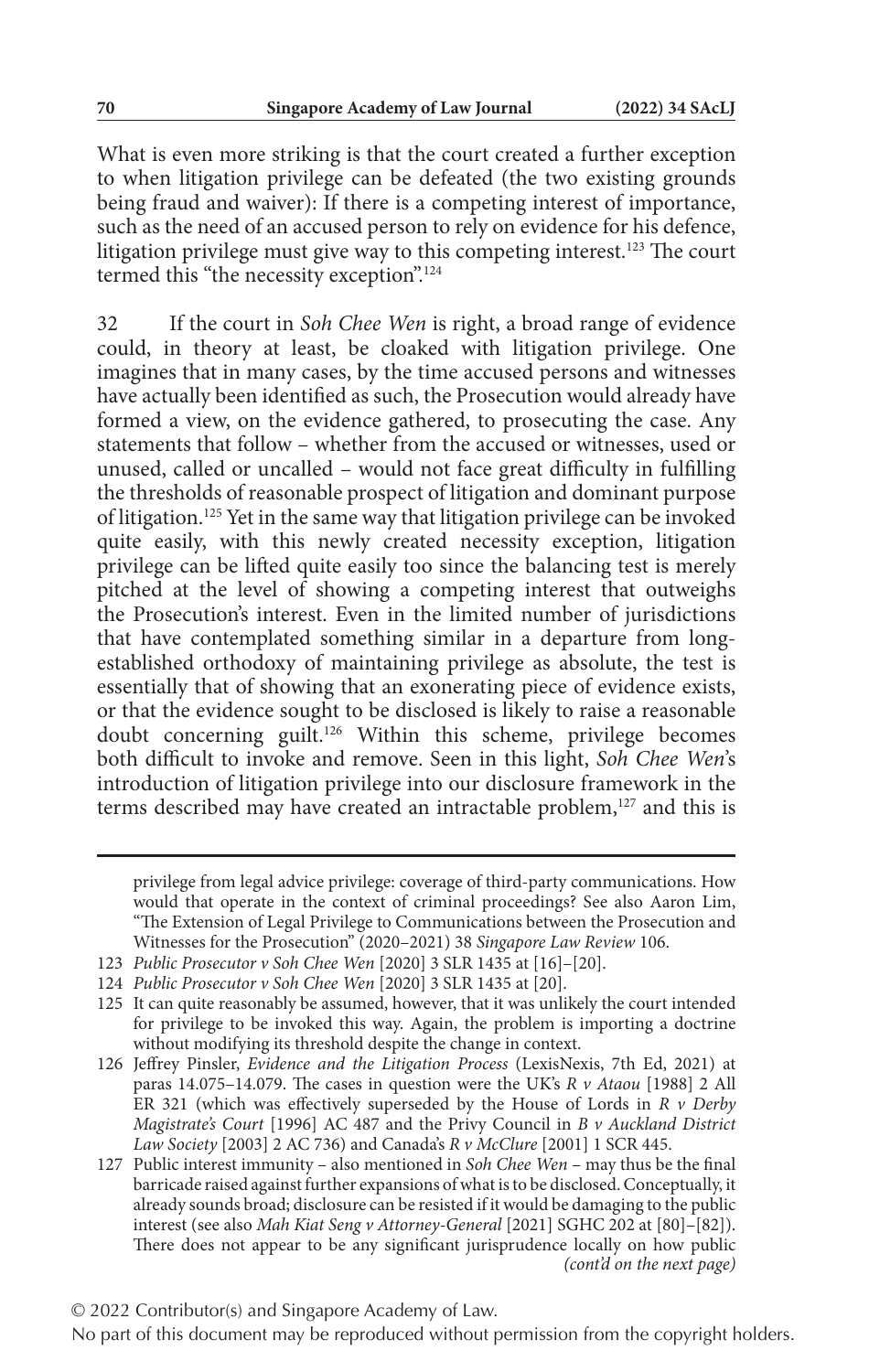without first mentioning that privilege overrides questions of relevance and materiality<sup>128</sup> – indispensable features of the *Kadar* inquiry, which requires an assessment of admissibility. In civil proceedings, privilege and admissibility are navigated without collision because privilege is rationalised primarily on the basis of protecting legal advice and litigation strategy, and not suppressing probative evidence (in other words, it must always be shown that the privileged information was for the purpose of legal advice or litigation strategy since the court is being deprived of potentially relevant evidence). For so long as the Prosecution is entitled to withhold certain evidence in our system, the reason for this must be similarly rationalised on both a conceptual and normative level.<sup>129</sup>

33 In this connection, it is apposite to briefly examine how our criminal justice system has developed in the last decade or so from a bird's eye, uncompartmentalised perspective. What we see may be described as a constant process of judicial correction whenever the rules seem to tilt too much in favour of crime control. We see this in the substantive law, for instance regarding the reining in of the scope of common intention to catch multiple confederates involved in the same criminal enterprise.<sup>130</sup> We see this in evidence law, for instance when Prosecution expert witnesses who either act overzealously<sup>131</sup> or fail to abide by professional standards $132$  to make a case are admonished. We see this in procedural law, for instance when accused persons were confirmed to have a common law right of access to documents over which they have ownership or legal custody.<sup>133</sup> We see this in the creation of duties for judges, be it the obligation to provide proper grounds of decisions<sup>134</sup> or the obligation to consider alternative defences even if they

128 See the Court of Appeal's elucidations in *Wee Shuo Woon v HT SRL* [2017] 2 SLR 94.

- 130 *Daniel Vijay s/o Katherasan v Public Prosecutor* [2010] 4 SLR 1119. In 2018, the criminal laws were also amended to give the courts sentencing discretion for what were previously mandatory death penalty offences.
- 131 *Eu Lim Hoklai v Public Prosecutor* [2011] 3 SLR 167.
- 132 *Ong Pang Siew v Public Prosecutor* [2011] 1 SLR 606. Other examples in the realm of evidence law would be interpreting ss 105 (burden of proof for proving alibi) and 108 (burden of proof for matters within especial knowledge) of the Evidence Act narrowly and not literally.
- 133 *Public Prosecutor v Goldring Timothy Nicholas* [2014] 1 SLR 586.
- 134 *Thong Ah Fat v Public Prosecutor* [2012] 1 SLR 676.

interest would operate, though ironically enough, public interest is also what the Attorney-General's Chambers cites as one of the key considerations when making prosecutorial decisions: see generally Lucien Wong, "Prosecution in the Public Interest" (2017) 35 *Singapore Law Review* 31. An educated guess in the context of disclosure would be information surrounding informants, in which case one reverts to the default position of assuming good faith on the part of the Prosecution.

<sup>129</sup> See also Chin Tet Yung, "Remaking the Evidence Code: Search for Values" (2009) 21 SAcLJ 52.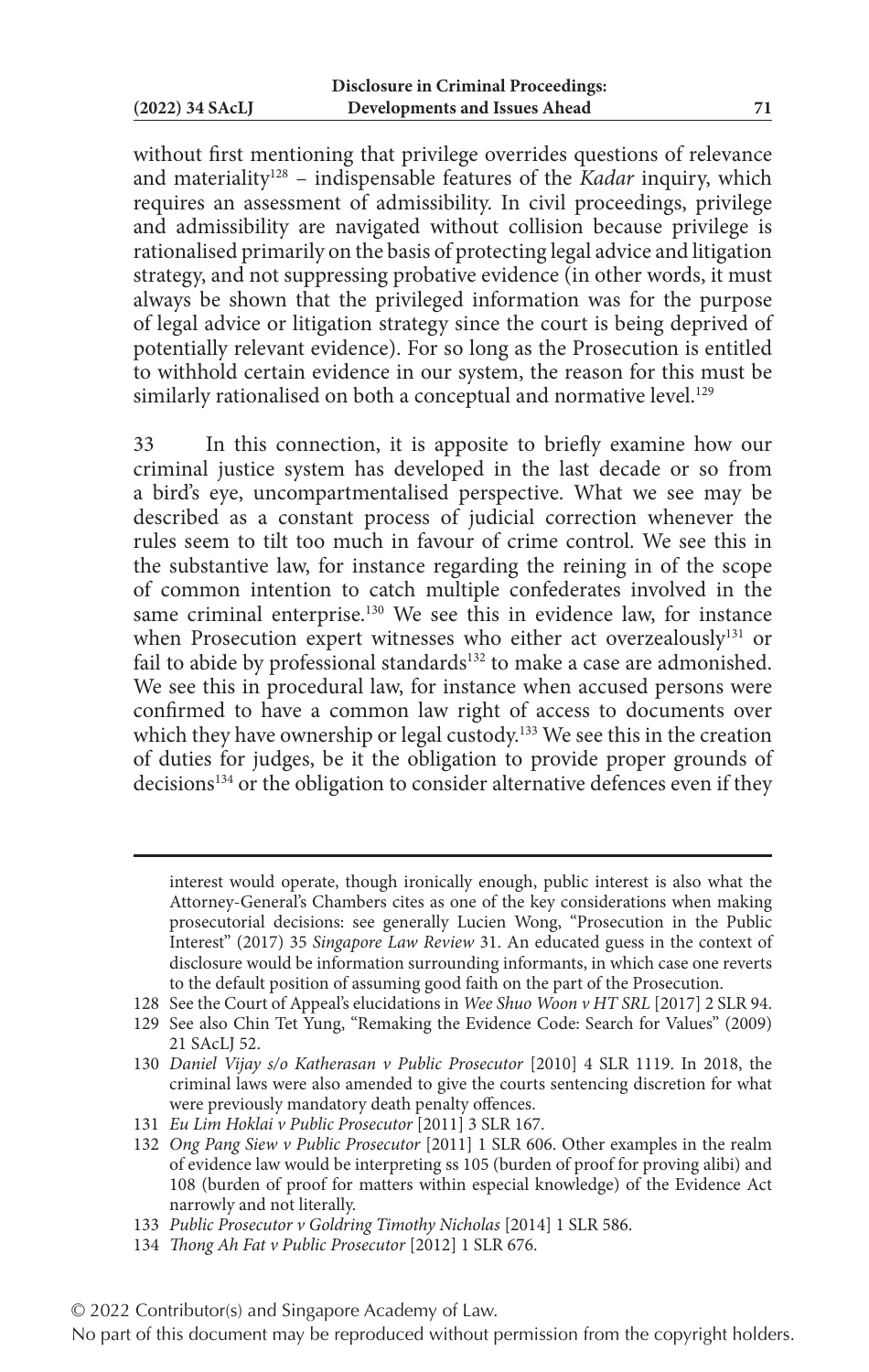are inconsistent with the primary defences of the accused.135 Finally, we see this in the court's invocation of its powers, be it the use of inherent powers to exclude relevant evidence (as it did in *Kadar*)136 or the quashing of a conviction over the ordering of a retrial despite the emergence of evidential gaps at trial.<sup>137</sup>

34 There are two possible ways to characterise these developments in the past decade or so. One view is that this is compelling proof of a unified march by other parts of our criminal justice system towards greater due process, and our rules on criminal disclosure should follow suit. After all, even within the realm of criminal disclosure, cases such as *Kadar*, *Nabill*, *Li Weiming*, and *Wee Teong Boo* are already pointing in that direction, and surveys of developments in other jurisdictions have not revealed any insurmountable problem that came about because of greater disclosure.<sup>138</sup> Moreover, it bears reiterating that parliament had expected the introduction of the Criminal Procedure Code to herald progressive changes to the criminal justice process.

35 The other view is that the courts in all of those cases only decided the way they did because the unfairness in the factual matrices that confronted them was just too egregious to ignore, and there has been no attempt, coordinated or otherwise, to inject greater due process across the board. To the dispassionate observer, this may be so in *Kadar*, *Nabill*, *Li Weiming*, and *Wee Teong Boo* as well. In *Kadar*, the evidence of the husband clearly had the potential to change, fundamentally, the complexion of the case: if only one perpetrator was seen to be present, how could there be two perpetrators who had murdered the victim? In *Nabill*, the very witnesses who could clarify whether the accused indeed knew the contents of the bag that was found in his house were somehow not called to testify. In *Li Weiming*, the court was not asking the Prosecution to provide particulars on the level of the rules required in civil pleadings and discovery, but to simply avoid regurgitating broad facts

<sup>135</sup> *Public Prosecutor v Mas Swan bin Adnan* [2012] 3 SLR 527.

<sup>136</sup> See also *Sulaiman bin Jumari v Public Prosecutor* [2021] 1 SLR 557, which conceived of the court's exclusionary discretion (of certain types of evidence) to encompass non-epistemic considerations.

<sup>137</sup> *AOF v Public Prosecutor* [2012] 3 SLR 34. See also Goh Yihan, "The Inherent Jurisdiction and Inherent Powers of the Singapore Courts" (2011) SJLS 178.

<sup>138</sup> See also Benny Tan, "The Role of Prosecutors as Ministers of Justice" *Law Gazette* (February 2021): "the Prosecution is probably ultimately less burdened in terms of time and resources if it were simply required to disclose all unused material, without having to assess anything about the unused material … fuller disclosure at the end of the day may in fact save time and reduce delays by leading to more guilty pleas and withdrawal of charges … if the Prosecution discloses all its unused material to the Defence … that would significantly further boost the legitimacy of the outcome of a criminal trial".

No part of this document may be reproduced without permission from the copyright holders.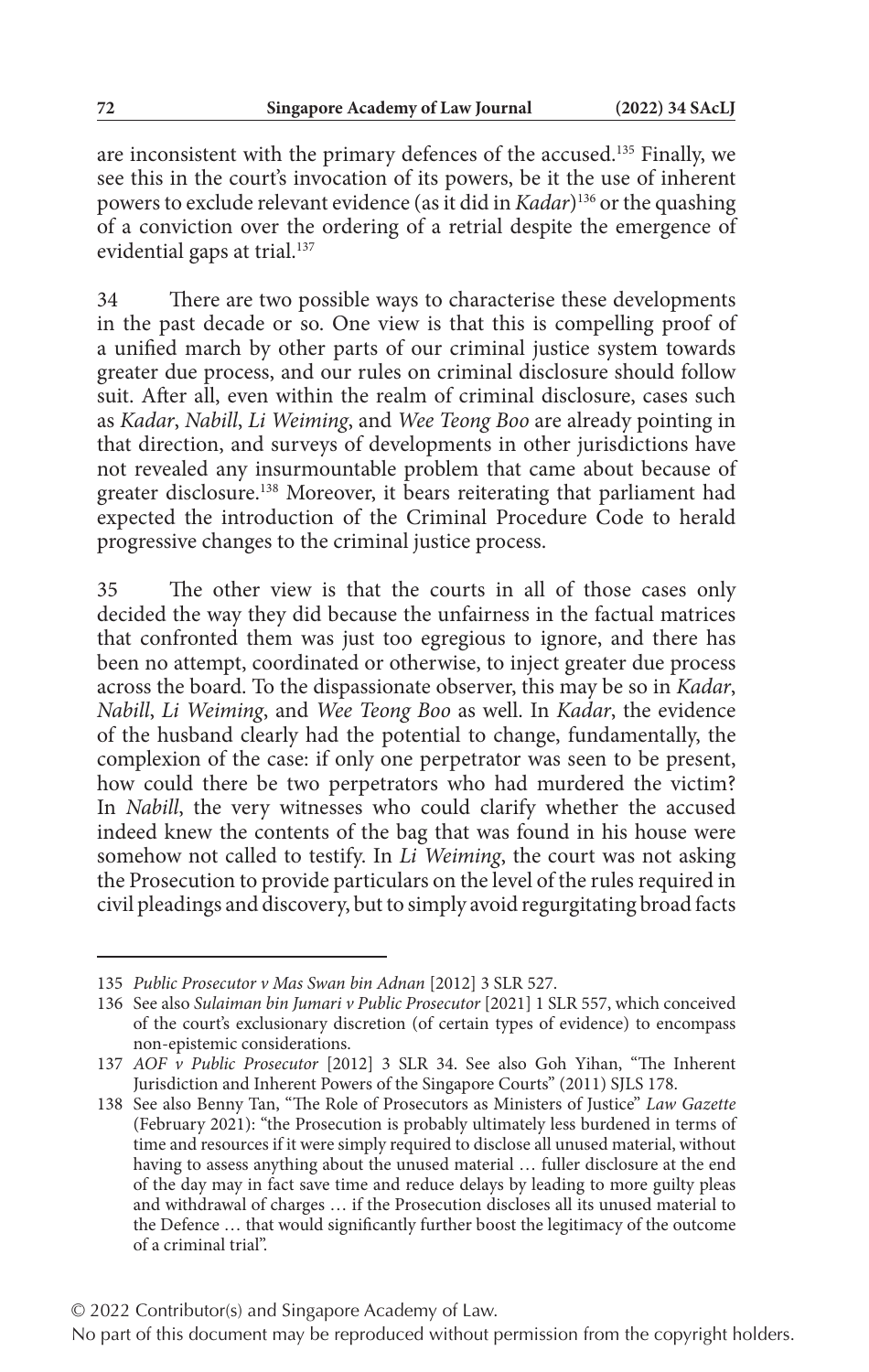already found in the charge, especially for a factually complex offence. In *Wee Teong Boo*, withholding the second doppler report was undeniably prejudicial to the accused since it had produced a different conclusion about whether the accused had erectile dysfunction. The upshot is that the due process–crime control paradigm has limited dialectical traction in charting the course forward for our criminal disclosure regime,<sup>139</sup> and whatever issues that remain to be unresolved have to be looked at on a case-by-case basis.140 Invoking due process to expand the Prosecution's duties, without more, is simply too blunt an approach to take. If anything, there was never meant to be a full alignment between criminal disclosure and civil discovery.

36 Whichever view one adopts, the aforementioned issues of admissibility and litigation privilege ought to be properly reconceptualised as a matter of priority; they would not be resolved one way or the other merely by weighing and balancing due process and crime control considerations. If s 259 of the Criminal Procedure Code is indeed meant to be invoked in the way the Prosecution argued in *Lim Hong Liang* and litigation privilege can indeed be invoked by the Prosecution, the limits and scope of *Kadar* and *Nabill* may need to be re-assessed. To be more precise, if litigation privilege is invokable over statements and not merely over communications (between prosecutors or investigators and witnesses), notwithstanding the less onerous test of demonstrating an important competing interest, how would accused even go about doing so? Further, despite the court accepting the Prosecution's concession that litigation privilege would not trump the Prosecution's disclosure obligations, it is far from clear why this is so, especially if the disclosure duty stems from common law and the privilege can be accommodated by the Evidence Act. As to the other issue, if the grounds for admissibility in s 259 were designed with prosecutorial reliance in mind, how would that operate from the standpoint of the accused? There are no easy answers not really because these are conceptually complex questions, but because the ramifications of introducing litigation privilege and s 259 admissibility into the criminal disclosure framework may not have been fully thought through in terms of the differences in context those doctrines were meant to operate in. Judicial clarification would be welcome, or perhaps even more comprehensive legislation (which can take into account the various competing policy considerations as a whole, as well as various trickledown issues such as inadvertent disclosures). This way, what has now been termed as an accused's right to information by the Court of Appeal

© 2022 Contributor(s) and Singapore Academy of Law.

<sup>139</sup> See generally Melanie Chng, "Modernising the Criminal Justice Framework" (2011) 23 SAcLJ 23.

<sup>140</sup> See also Denise Wong, "Discovering the Right to Criminal Disclosure" (2013) 25 SAcLJ 548 at paras 4–7.